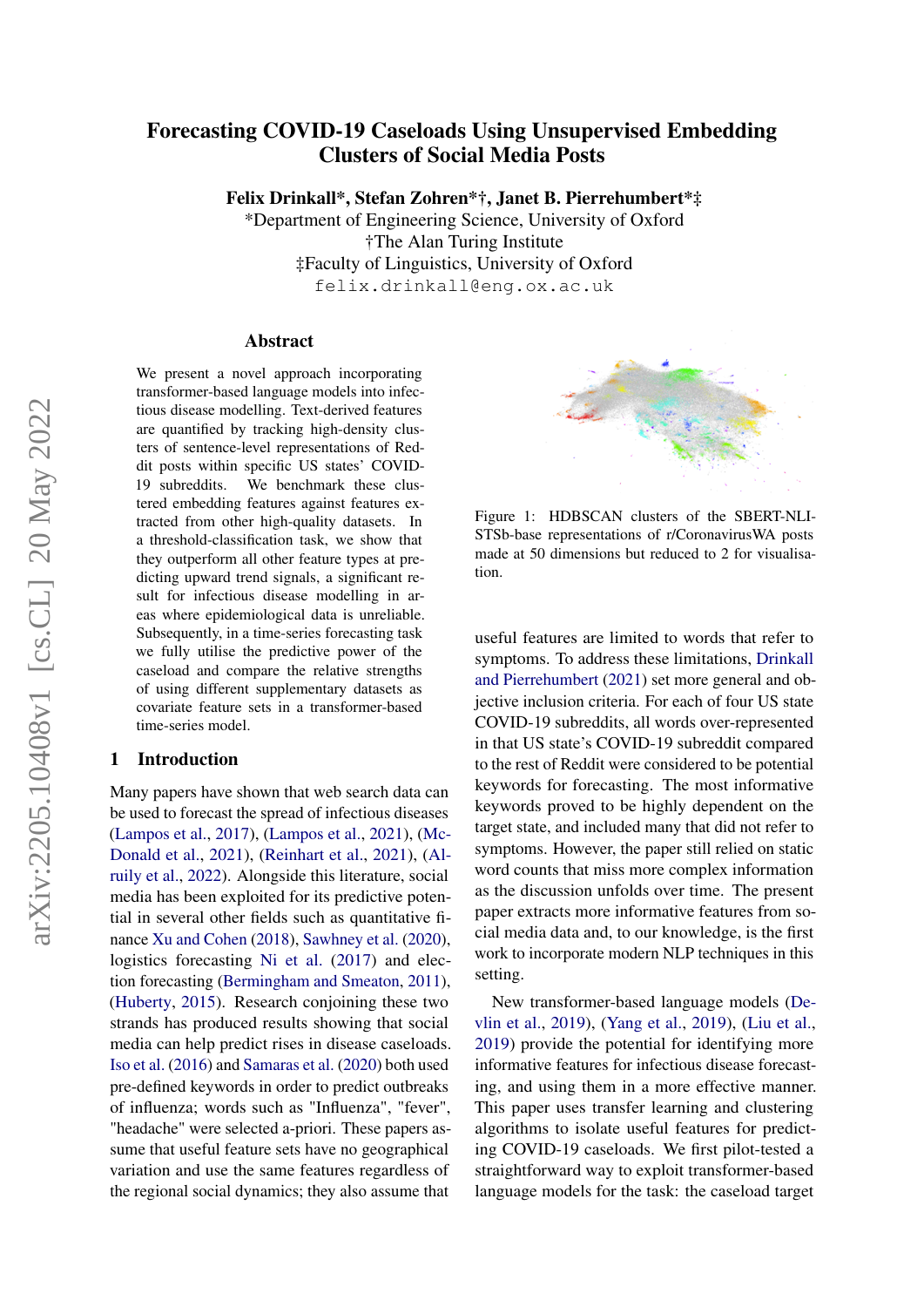value was encoded alongside each post in a sequence classification framework. Trained using historical data, this approach generates a prediction from every post, and the results are aggregated for an overall prediction. This method performed very poorly because of noise introduced by irrelevant posts, and we do not discuss it further here (see Appendix [C\)](#page-12-0). To achieve better performance, we developed a novel feature identification technique that filters out unrelated posts and generates informative features using high-density clusters of posts within a subreddit's embedding space.

Our work builds off [Sia et al.](#page-10-4) [\(2020\)](#page-10-4) and [Thomp](#page-10-5)[son and Mimno](#page-10-5) [\(2020\)](#page-10-5) who demonstrated that clusters of contextualised word embeddings are a good basis for topic modelling. In a similar vein, [Aha](#page-8-3)[roni and Goldberg](#page-8-3) [\(2020\)](#page-8-3) showed that the domain type of a particular text could be identified using the clustering of sentence-level representations. Finally, [Rother et al.](#page-10-6) [\(2020\)](#page-10-6) showed that clusters of contextualised embeddings could detect meaning shifts in words. The success of these papers motivates our use of high-density clusters of sentencelevel representations.

The present paper shows that our novel feature sets outperform more traditional methods by comparing our results to those in [Drinkall and Pierre](#page-9-7)[humbert](#page-9-7) [\(2021\)](#page-9-7) in a threshold-classification task. This task provides an understanding of which feature sets provide the most informative trend signals at different caseload growth rates, enabling us to understand the effectiveness of a particular feature type at identifying a distinct epidemiological event. Strong performance on this task is relevant in forecasting worst-case scenarios like hospital overflow, where the outcome is a binary variable.

The caseload information is not fully utilised in the threshold-classification task. This observation motivates a time-series forecasting task to compare feature sets at predicting a more continuous target. Feature selection is a crucial step in time-series modelling [\(Wang et al.,](#page-10-7) [2013\)](#page-10-7), [\(Sun et al.,](#page-10-8) [2015\)](#page-10-8); adding extraneous features to a multivariate prediction can result in performance deterioration as the models get more complex, a fact that inspired L1-regularisation. Only highly relevant features, which represent complementary information, improve performance.

Contributions. We introduce a novel unsupervised method for predicting COVID-19 trend signals and forecasting caseloads. We show that sole

use of our feature set achieves very high accuracy in trend signal prediction, a significant result for infectious disease modelling in regions where other reported data is unavailable or unreliable.

# <span id="page-1-2"></span>2 Datasets

Comparing our Reddit features' performance against other open-source geographically-specific datasets allows us to understand their value. The following data sources were used to create the feature sets in this paper:

Pushshift API - The Pushshift API [\(Baumgart](#page-8-4)[ner et al.,](#page-8-4) [2020\)](#page-8-4) is used to compile datasets of target subreddits to create the Reddit features. The Pushshift API provides data on every comment and submission posted on Reddit. This paper uses comments to form the subreddit dataset since there are more comments than submissions, and they constitute more conversational and reactionary discourse. No individual comments or users are reported in this paper to observe the anonymity of the users. Update frequency: real-time.

COVID-19 Tracking Project - The state-level COVID-19 epidemiological data is provided by the COVID-[1](#page-1-0)9 Tracking Project<sup>1</sup> to create the prediction target and is also used as a feature set in baseline predictions. Update frequency: 24 hours. Start date: 13/01/2020.

Oxford COVID-19 Government Response Tracker (OxCGRT) - The OxCGRT [\(Hale et al.,](#page-9-9) [2020\)](#page-9-9) defines the local government response. The data covers policies including health, containment and economic measures, and overall stringency scores. Update frequency: "continuously" but can be variable due to human data collection; daily periodicity. Start date: 01/01/2020.

Google's COVID-19 Community Mobility **Reports (GCCMR)**  $^2$  $^2$  - The GCCMR provides local movement data in different area types such as parks, workplaces, etc. and has been used to successfully predict COVID-19 caseloads [\(Wang et al.,](#page-10-9) [2020\)](#page-10-9), [\(Ilin et al.,](#page-9-10) [2021\)](#page-9-10). The data is freely available for the duration of the ongoing pandemic. Update frequency: 2-3 days. Start date: 15/02/2020.

#### 3 Feature identification

Social media is a complex and noisy data source, requiring significant processing to isolate meaningful predictive features. The pipeline used in

<span id="page-1-0"></span><sup>1</sup> <https://covidtracking.com>

<span id="page-1-1"></span><sup>2</sup> <https://www.google.com/covid19/mobility/>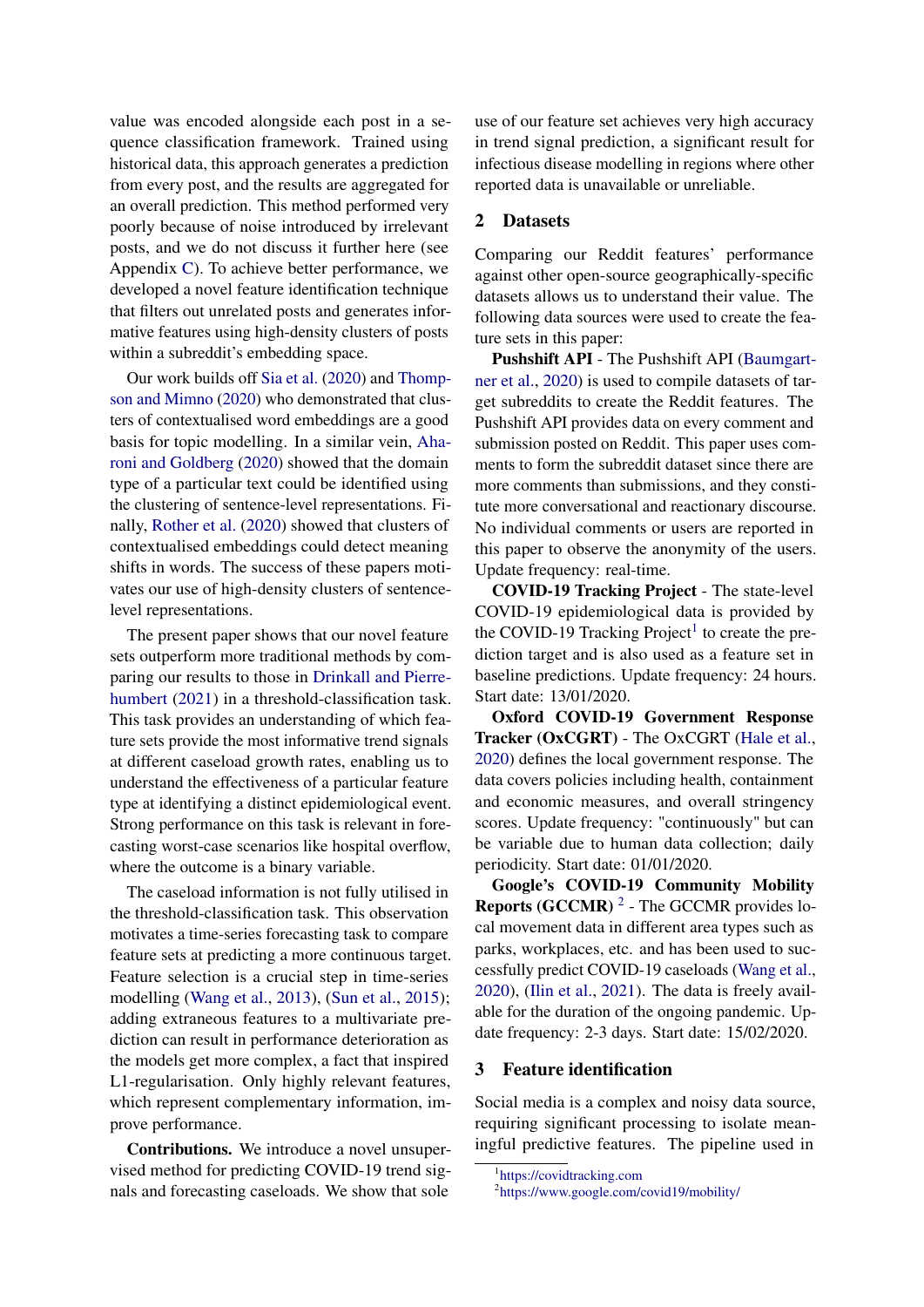this paper consists of three main steps for feature identification: sentence-level encoding, dimensionality reduction and clustering. This process groups together Reddit comments that are semantically similar. Following these main steps that are outlined below, the Reddit features are reduced further to 25 using a chi-squared test. Once these 25 highdensity clusters are identified, the daily counts of comments within these clusters are used as features in the evaluation frameworks in Sections  $4 \& 5$  $4 \& 5$ .

### <span id="page-2-0"></span>3.1 Sentence-level representation

A common technique for identifying sentence representations is to take the average-pooled BERT hidden-state embedding [\(Aharoni and Goldberg,](#page-8-3) [2020\)](#page-8-3); however, papers such as [Reimers and](#page-9-11) [Gurevych](#page-9-11) [\(2019\)](#page-9-11) have shown that the averagepooled BERT embeddings are a relatively poor way of encoding sentences and advocate for further fine-tuning to produce a more semantically meaningful embedding. In [Reimers and Gurevych](#page-9-11) [\(2019\)](#page-9-11), the best results are achieved by training the language model on Natural Language Inference (NLI) [\(Bowman et al.,](#page-8-5) [2015\)](#page-8-5), [\(Williams et al.,](#page-10-10) [2018\)](#page-10-10) and Sentence Textual Similarity (STS) [\(Cer](#page-8-6) [et al.,](#page-8-6) [2017\)](#page-8-6) data. The NLI data contains many sentence pairs with their semantic relationship labelled. The STS data provides a semantic relatedness score between 0-5. It is possible to use both datasets to fine-tune the language model using both dataset types by manipulating the objective functions. The NLI data is trained using a classification objective function, and the STS data is trained using a regression objective function. [Reimers and Gurevych](#page-9-11) [\(2019\)](#page-9-11) shows that averaging the final layer BERT embeddings leads to a Spearman rank correlation  $\rho$  between the cosine similarity of the sentence representations and the actual labels of the STS data of around  $\rho = 54.81$ , whereas SBERT-NLI-STSbbase achieves  $\rho = 88.31$ .

For this paper, there is no domain-specific training. The SBERT-NLI-STSb-base, SRoBERTa-NLI-STSb-base and SDistilBERT-NLI-STSb-base encode the Reddit posts with no further fine-tuning.

### 3.2 Dimensionality reduction

The language models specified in Section [3.1](#page-2-0) have a dimensionality of 768, which means that their embedding space is very sparse, making it challenging to find dense clusters. Lowering the embedding dimensionality is consistent with the findings in [Sia](#page-10-4) [et al.](#page-10-4) [\(2020\)](#page-10-4), who show that the dimensionality of the embeddings can be reduced by ∼80% and still maintain the topic modelling coherence. Therefore, in line with these findings, the dimensionality of the embedding space is reduced to 50.

UMAP (Uniform Manifold Approximation and Projection for Dimension Reduction) is used as in [Rother et al.](#page-10-6) [\(2020\)](#page-10-6) to lower the dimensionality of the embedding space. UMAP is appropriate for this task since it preserves global structure better than other manifold learning dimensionality reduction methods such as t-SNE [\(McInnes et al.,](#page-9-12) [2018\)](#page-9-12) [\(McConville et al.,](#page-9-13) [2021\)](#page-9-13). UMAP's preservation of global structure has been shown in [Reif et al.](#page-9-14) [\(2019\)](#page-9-14) to produce clear clusters related to different word senses. It is tested against a PCA algorithm in Appendix [B](#page-11-0) on the Threshold-Classification task outlined in Section [4.](#page-3-0) The results justify its use as it outperforms PCA when used in conjunction with the best performing clustering algorithm.

#### 3.3 Clustering

For this paper, the HDBSCAN algorithm [\(Campello et al.,](#page-8-7) [2013\)](#page-8-7) is used for clustering due to the complex structure of the subreddit embedding space. The benefit of using a density-based clustering algorithm is that sparse areas are not fitted into clusters, removing a significant source of noise from the prediction.

HDBSCAN offers an advantage over other density-based clustering algorithms; the cut-off density that characterises the edge of the clusters is non-constant and defined by a stability metric that rewards large and dense clusters. This stability metric is calculated from the data points' Minimum Spanning Tree (MST). The following equation defines the stability of cluster  $C_i$ :

$$
S(C_i) = \sum_{x_j \in C_i} (\lambda_{max}(x_j, C_i) - \lambda_{min}(C_i)) \quad (1)
$$

Here  $\lambda$  represents the density statistic:  $\lambda = 1/\epsilon$ where  $\epsilon$  is equal to the distance between points on the MST. In this equation,  $\lambda_{max}(x_i, C_i)$  is the density at which the point  $x_j$  would fall out of the cluster  $C_i$ , and  $\lambda_{min}(C_i)$  is the minimum density threshold at which the cluster still exists.

Clusters with maximum stability are used as the final clusters, and points that fall out of these clusters are discarded. New data points can subsequently be added to the cluster by identifying where they fall in the MST. A point is treated as noise unless it can be grouped into a cluster larger than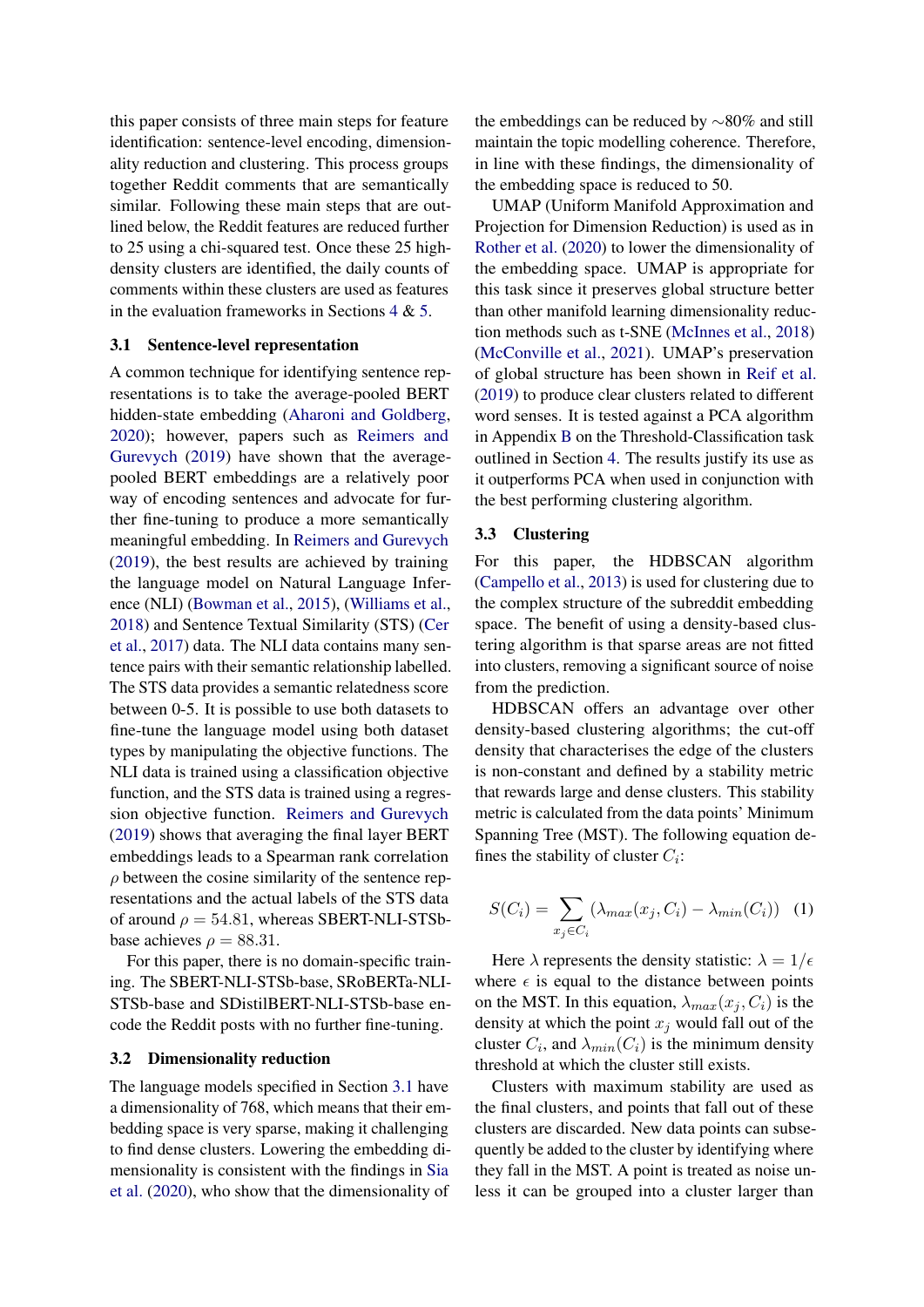$min\_cluster\_size$ , which, for this paper, we have set at 25 so that the clusters are not too small and the resulting features are not too sparse. Removing noisy comments from the clusters is shown in Appendix [B](#page-11-0) to have performance benefits over other clustering algorithms that do not reject comments: we have compared HDBSCAN to a Spherical K-Means (KM) algorithm and a Gaussian Mixture Model (GMM), two popular algorithms within the literature base.

### <span id="page-3-0"></span>4 Threshold-Classification Framework

The threshold-classification framework (henceforth Threshold task) uses the same evaluation methodology as in [Drinkall and Pierrehumbert](#page-9-7) [\(2021\)](#page-9-7). The problem is presented as a classification task on balanced classes, with a randomised train/test split and test size of 0.25 on data from 07/03/2020 to 17/01/2021. Balanced classes allow us to report accuracy as the performance metric for this task. The feature sets, derived from a 7-day moving average of the datasets in Section [2,](#page-1-2) are concatenated to a target value that encodes whether the caseload increase exceeded the threshold within a given time interval. The threshold is defined by a relative increase,  $\delta_r(t)$ :

$$
\delta_r(t) = \frac{\mu(t+\tau) - \mu(t)}{\mu(t)}\tag{2}
$$

Where  $\mu(t)$  is the 7-day moving average of the caseload, and  $\tau$  is the prediction horizon.

The model used for classification is a Random Forest (RF) [\(Breiman,](#page-8-8) [2001\)](#page-8-8). The advantage of using an RF model over other tree-based models is that it decorrelates the trees, making it robust to correlated feature sets. Social media data is highly correlated as overall take-up surges and wains; therefore, robustness to correlated features is critical. Of course, many more complex models would likely outperform an RF model; however, given that the goal of this task is to compare feature sets, the increased transparency that an RF model offers over more complex models justify its use.

# 4.1 Evaluation

Each data type is used in isolation to predict the target labels so that the implicit information within each feature set can be compared.  $T_{DisB}$ ,  $T_{BERT}$  and  $T_{RoB}$  correspond respectively to the features extracted using the methodology above

<span id="page-3-1"></span>

| Feature set      | Average | 7D   | 14D  | 21D  | 28D  |
|------------------|---------|------|------|------|------|
| $T_{RoB}$ + +    | .875    | .895 | .880 | .849 | .874 |
| $T_{BoW} + +$    | .810    | .836 | .809 | .805 | .791 |
| $T_{RoB}$        | .803    | .845 | .792 | .789 | .787 |
| $T_{BERT}$       | .789    | .821 | .798 | .780 | .761 |
| $T_{DisB}$       | .780    | .808 | .771 | .774 | .768 |
| $T_{BoW}$        | .768    | .816 | .755 | .749 | .753 |
| $T_{KW}$         | .633    | .733 | .628 | .591 | .580 |
| M                | .702    | .703 | .691 | .713 | .698 |
| G                | .702    | .713 | .710 | .695 | .691 |
| $\boldsymbol{P}$ | .545    | .516 | .549 | .557 | .557 |
| $\mathcal{C}$    | .555    | .651 | .536 | .529 | .503 |

Table 1: The average performance across all relative thresholds and states at different prediction horizons. The features are:  $T_{\ll \langle language \ model \rangle >}$   $\rightarrow$  our features;  $T_{BoW} \rightarrow$  [Drinkall and Pierrehumbert](#page-9-7) [\(2021\)](#page-9-7) features;  $M \to$  GCCMR data;  $G \to$  OxCGRT data;  $P \to$ daily post count;  $C \rightarrow$  current caseload;  $T_{RoB} + + \rightarrow$  $T_{RoB} + M + G + P + C$ ;  $T_{BoW} + + \rightarrow T_{BoW} + M +$  $G + P + C$ . The light grey indicates the highest performing instance of each model setup. The dark grey indicates the highest performance for each prediction horizon.

from the SDistilBERT-NLI-STSb-base, SBERT-NLI-STSb-base and SRoBERTa-NLI-STSb-base language models. The performance of our clustered embedding features is compared against the bag-ofwords features used in [Drinkall and Pierrehumbert](#page-9-7)  $(2021)$ ,  $T_{BoW}$ , as well as word-count features taken from a prescriptive list of COVID-19 words defined by the non-hashtag queries in the keyword list in [Lamsal](#page-9-15) [\(2020\)](#page-9-15),  $T_{KW}$ . The evaluation is conducted in four states where Reddit uptake is high: Washington, California, Texas and Florida. The states represent culturally different communities, instilling confidence that the behaviour is true in multiple domains. A successful result across all four states indicates that any observed behaviour is likely not just a symptom of an anomalous community.

The results in Table [1](#page-3-1) detail the average performance across the different states and relative thresholds. Firstly, it is clear that word counts from the prescribed list in [Lamsal](#page-9-15) [\(2020\)](#page-9-15) only capture fractionally more information than a single post-count feature, and that simply using a chi-squared test of over-represented words,  $T_{BoW}$ , results in a significant performance increase. However, our  $T_{DisB}$ ,  $T_{BERT}$ ,  $T_{RoB}$  feature sets perform the best, and when  $T_{RoB}$  is used in combination with the comparison feature sets, the performance improves further. It is also evident that as better language models are used, the performance on this task increases. Showcasing the relationship between language model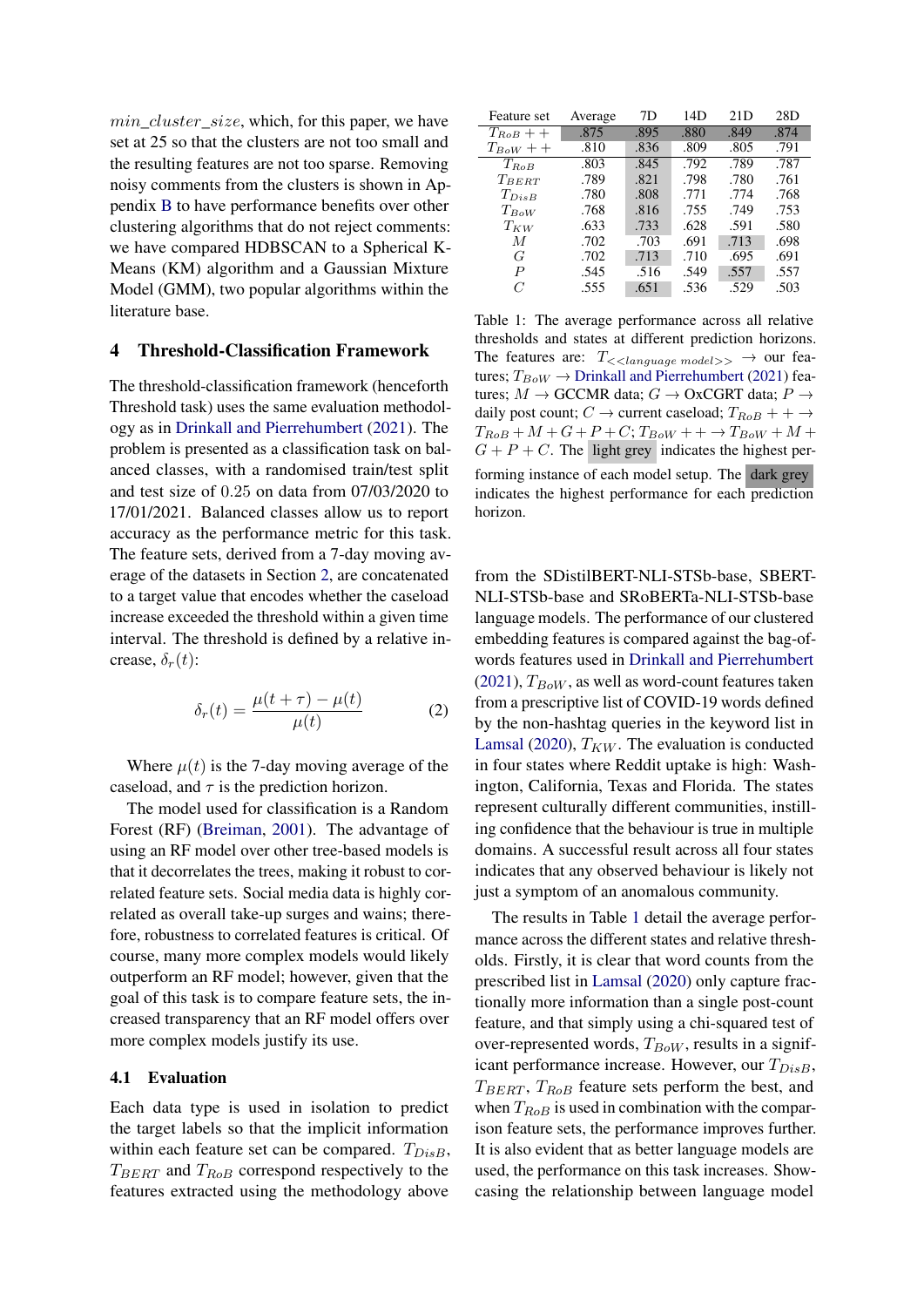<span id="page-4-1"></span>

|               |      |      | $\delta_r(t)$ |      |      |                |
|---------------|------|------|---------------|------|------|----------------|
| m             | 0.2  | 0.4  | 0.6           | 0.8  |      | $\mu + \sigma$ |
| $T_{RoB} + +$ | .803 | .828 | .867          | .962 | .970 | $.880 + .039$  |
| $T_{BoW}$ + + | .704 | .795 | .821          | .862 | .910 | $.809 + .024$  |
| $T_{RoB}$     | .753 | .752 | .787          | .876 | .876 | $.792 + .034$  |
| $T_{BoW}$     | .683 | .699 | .761          | .828 | .865 | $.755 + .025$  |
| M             | .649 | .683 | .663          | .712 | .727 | $.691 + .026$  |
| G             | .678 | .607 | .735          | .761 | .789 | $.710 + .019$  |
| P             | .548 | .539 | .537          | .530 | .577 | $.549 + .030$  |
| C             | .437 | .466 | .527          | .631 | .640 | $.536 + .039$  |

Table 2: Performance across a range of thresholds at a prediction horizon,  $\tau = 14$  days, averaged across all states.  $\mu \& \sigma$  represent the mean and standard deviation of each feature set's results. The variables and highlighting criteria are the same as Table [1,](#page-3-1) but for the dark grey which denotes the highest performance at each threshold.

complexity and overall performance supports our a-priori belief that improved semantic information from the text is linked with better epidemiological insights. Due to its success,  $T_{RoB}$  alone will henceforth be used in the evaluation as it provides the best performing feature set from our methodology.

#### 4.1.1 Varying Thresholds

Table [2](#page-4-1) breaks down the performance of classifying the data across different threshold increases. Intuitively, the more extreme events are easier to predict, explaining the behaviour across all feature sets. Indeed, when the threshold is large enough, the  $T_{RoB}$  + + features achieve an accuracy of .970, significantly higher than the comparison feature sets, showing that social media data is a strong candidate for predicting a sharp rise in caseloads. Again, the performance across all thresholds is highest when using the  $T_{RoB}$  + + features as opposed to the  $T_{BoW}$  + +, highlighting the performance gain from the increased semantic information of transformer-based language models.

#### 4.1.2 Feature Importance

To understand which features more are heavily weighted by the RF model when given the  $T_{RoB}$ ++

<span id="page-4-2"></span>

| Feature set   | m         | Average | 7D   | 14D  | 21D  | 28D  |
|---------------|-----------|---------|------|------|------|------|
|               | $T_{RoB}$ | .331    | .334 | .307 | .309 | .386 |
|               | М         | .285    | .264 | .277 | .299 | .301 |
| $T_{RoB}$ + + | G         | .307    | .321 | .354 | .313 | .240 |
|               | P         | .009    | .009 | .010 | .008 | .009 |
|               | C         | .064    | .071 | .052 | .070 | .063 |
|               | $T_{BoW}$ | .535    | .584 | .502 | .509 | .543 |
|               | М         | .244    | .222 | .265 | .254 | .235 |
| $T_{BoW}$ + + | G         | .171    | .131 | .199 | .192 | .162 |
|               | P         | .014    | .012 | .009 | .013 | .021 |
|               | C         | .036    | .050 | .025 | .031 | .038 |

Table 3: Feature importances across varying prediction horizons, at  $\delta_r = 0.6$ . The variables and highlighting criteria are the same as Table [1.](#page-3-1)

and  $T_{BoW}$  + + feature sets, the feature importances are shown in Table [3.](#page-4-2) The tabulated data represents the sum of all individual feature importances in that class.

Table [3](#page-4-2) shows that despite  $T_{RoB}$  performing better than  $T_{BoW}$ , the other comparison features,  $G$ and M, are more heavily weighted in  $T_{RoB}$  + + than in  $T_{BoW}$  + + at some prediction horizons. The  $T_{RoB}$  + + feature set performs better than the  $T_{BoW}$  + + features, so it appears that the information provided by the  $T_{RoB}$  features is complementary to the other feature types. It is also possible that there is some skew in the feature importance owing to the reported over-weighting of more continuous features by a Gini Importance algorithm [\(Strobl C.,](#page-10-11) [2007\)](#page-10-11). Regardless of the slight differences, both text-derived feature sets are the most highly weighted when averaged over all prediction horizons, further showing the value of social media in this context.

### <span id="page-4-0"></span>5 Time-Series Forecasting Task

This section showcases our feature identification methodology within a time-series forecasting framework (henceforth Time-Series task) since this is a widely used prediction task in disease modelling. The high-density clusters are used as covariates in two multivariate time-series models. This setup better utilises the caseload feature and learns the temporal patterns within its historical movement. One difference with the Threshold task in the feature identification pipeline is the feature pruning step that reduces the number of features to 25. In the Threshold task, the target is a binary classification; therefore, a chi-squared test is appropriate. Given that the target is continuous in this task, fregression is used. F-regression works by firstly calculating the cross-correlation  $\rho_i$  of the  $i^{th}$  feature  $X[:, i]$  and target y:

$$
\rho_i = \frac{(X[:, i] - \bar{X}[:, i]) \cdot (y - \bar{y})}{\sigma_{X[:, i]} \cdot \sigma_y} \tag{3}
$$

The F-statistic is then calculated along with the associated p-value. Then the top 25 most significant features are filtered to make up the feature set. For each model, the training features and targets are normalised between 0 and 1, and the test set is scaled using the same transformation. The target data is changed from the daily caseload to the daily increase in caseload to make sure the time-series is stationary. No moving average is used since the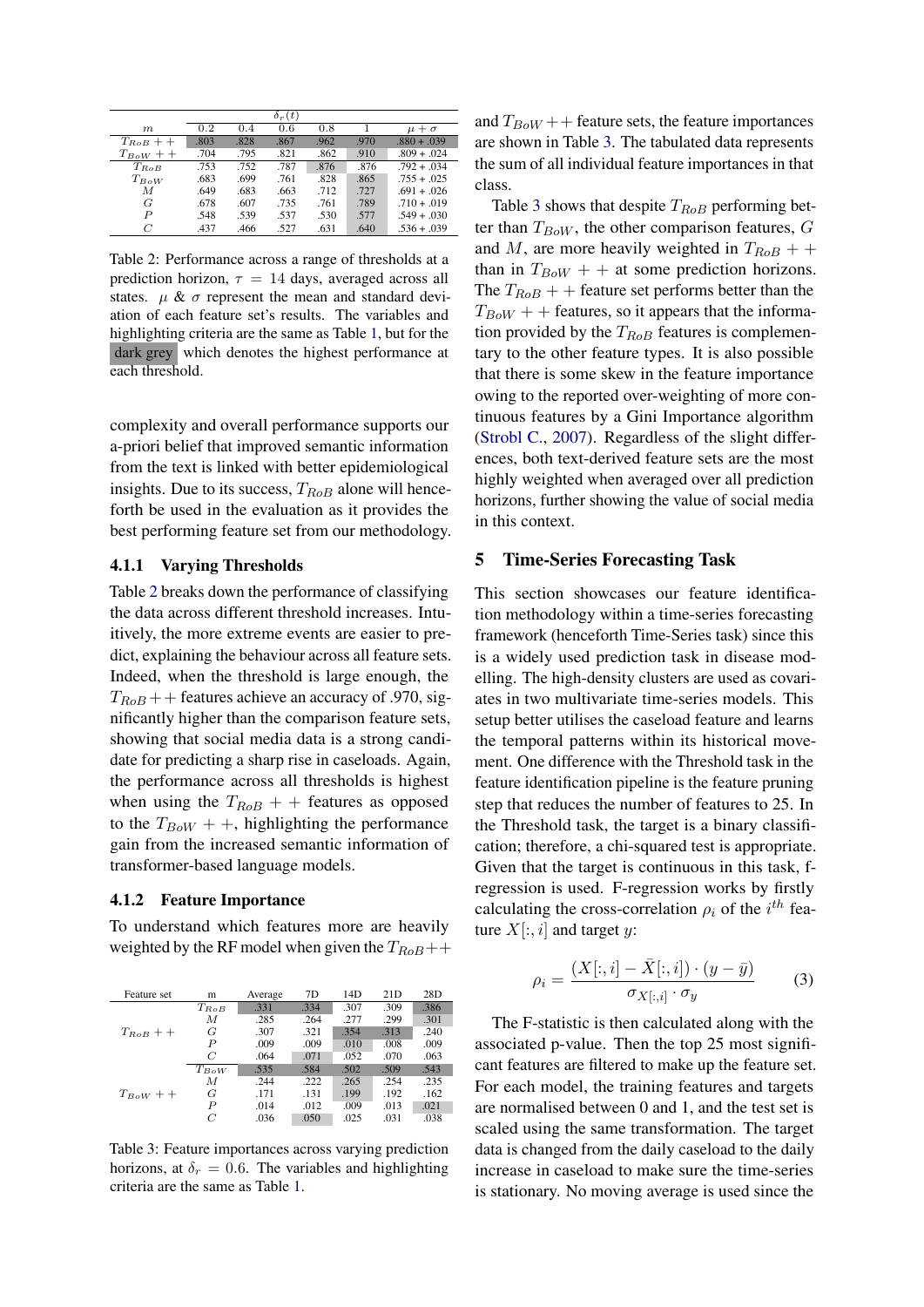time-series models should account for the weekly seasonality. The models are trained over 50 epochs on data from 07/03/2020 to 31/12/2020 and tested on data from 01/01/2021 to 01/03/2021. Whilst it is possible to improve the performance by retraining the model on recently evaluated data and sliding the train-test split across the dataset, our proposed framework highlights how the models perform on completely out-of-sample data.

#### 5.1 Models

We compare a Transformer and Gaussian Process (GP) model against the Martingale property baseline model which assumes that the caseload will not change, i.e. that additional features have zero predictive power. At a forecast horizon T days in the future, the last observed caseload,  $\mu_t$ , is used to forecast the caseload:  $\mu_{t+T} = \mu_t$ .

Gaussian Process Model - GP models were shown by [Roberts et al.](#page-9-16) [\(2013\)](#page-9-16) to perform well in contexts where prior knowledge regarding the appropriate model is limited. The difficulty in inferring the appropriate parametric model in infectious disease modeling led [Lampos et al.](#page-9-0) [\(2017\)](#page-9-0), [Lampos](#page-9-1) [et al.](#page-9-1) [\(2021\)](#page-9-1) and [Zou et al.](#page-10-12) [\(2018\)](#page-10-12) to adopt a GP time-series model to predict future infectious disease caseloads. More modern methods have since outperformed GP models in time-series forecasting, so this GP model provides a further benchmark to the Transformer model outlined below. Our work uses a radial basis function (RBF) Kernel to specify the covariance function.

Transformer model - Transformers have predominantly been used with textual [\(Vaswani et al.,](#page-10-13) [2017\)](#page-10-13) and image-based data [\(Ye et al.,](#page-10-14) [2019\)](#page-10-14); however, the auto-regressive properties of a masked self-attention layer mean that structurally transformers can obey causality. As a result, many papers have used transformers successfully to model time-series data [\(Lim et al.,](#page-9-17) [2021\)](#page-9-17), [\(Zerveas et al.,](#page-10-15) [2021\)](#page-10-15). Both papers reported that transformer models significantly outperformed the statistical, recurrent and convolutional comparison methods. This success has been replicated in disease modelling by [Wu et al.](#page-10-16) [\(2020\)](#page-10-16). Thus, transformer-based timeseries models represent the state-of-the-art in many comparable contexts, motivating their use in this framework. The architecture that is used in this paper mimics that of [Vaswani et al.](#page-10-13) [\(2017\)](#page-10-13) and [Alexandrov et al.](#page-8-9) [\(2019\)](#page-8-9).

<span id="page-5-0"></span>

| Data Source             | Martingale | GP          | Transformer    |
|-------------------------|------------|-------------|----------------|
| $\overline{univariate}$ | .0366      | .0336       | .0291          |
| $+T_{RoB}$              | ,,         | .0298‡      | $.0284\dagger$ |
| $+M$                    | ,,         | $.0321 \pm$ | .0289          |
| $+G$                    | ,,         | .0308‡      | .0290          |
| $+T_{RoB}$ + G          | ,,         | .0322±      | $.0288*$       |
| $+T_{RoB}+M$            | ,,         | .0298‡      | $.0288*$       |
| $+M+G$                  | ,,         | $.0331*$    | $.0287*$       |
| $+T_{RoB}$ + $G$ + $M$  | ,,         | $.0326+$    | $.0288*$       |

Table 4: The RMSE error averaged across all forecast horizons and states. The significance of each result in comparison to the univariate case is denoted by asterisks: \* - P<.2; † - P<.05; ‡ - P<.01

### 5.2 Time-Series Evaluation

For the Time-Series task, the prediction error of the forecasts is reported in an ablation study, using the same forecast horizons as the Threshold task. Different feature types make up the covariate set and are compared against the univariate case.

Table [4](#page-5-0) shows the main ablation study, which averages the root-mean-square-error (RMSE) across the different forecast horizons and states. The results show the overall behaviour of the different feature types. The first conclusion is that the Transformer model always outperforms the Martingale and GP model. Poor GP model results are also seen in [Lampos et al.](#page-9-1) [\(2021\)](#page-9-1), where their persistence model outperforms the univariate and multivariate GP forecasts in multiple countries. Due to the GP model's weaker performance, further analysis will involve the Transformer model. State-level results are displayed in Figure [2](#page-6-0) and show that the Transformer performs well at modelling the time-series data.

The more meaningful conclusion that can be drawn from Table [4](#page-5-0) is that whilst the success of the  $T_{RoB}$  features is still present, it is more marginal than in the Threshold task both when the  $T_{RoB}$ features are used in isolation and when the feature sets are combined. Using the  $T_{RoB}$  features

<span id="page-5-1"></span>

| Data Source               | Av.      | 7D       | 14D       | 21D    |
|---------------------------|----------|----------|-----------|--------|
| $\overline{uni}$          | .0291    | .0274    | .0287     | .0301  |
| $+T_{RoB}$                | .0284†   | $.0270*$ | .0274‡    | .0288‡ |
| $+M$                      | .0289    | .0274    | .0286     | .0292‡ |
| $+G$                      | .0290    | .0274    | $.0283*$  | .0300  |
| $+T_{BoB}$ + G            | .0288*   | $.0271*$ | .0287     | .0289± |
| $+T_{RoB}+M$              | .0288*   | $.0270*$ | .0278‡    | .0298* |
| $+M+G$                    | .0287*   | $.0271*$ | .0274‡    | .0299  |
| $+T_{RoB}+G+\overline{M}$ | $.0288*$ | .0273    | $.0274$ ‡ | .0299  |

Table 5: The RMSE error of a Transformer model averaged across all states at varying forecast horizons, using the same highlighting criteria as Table [1.](#page-3-1) The significance notation is: \* - P<.2; † - P<.05; ‡ - P<.01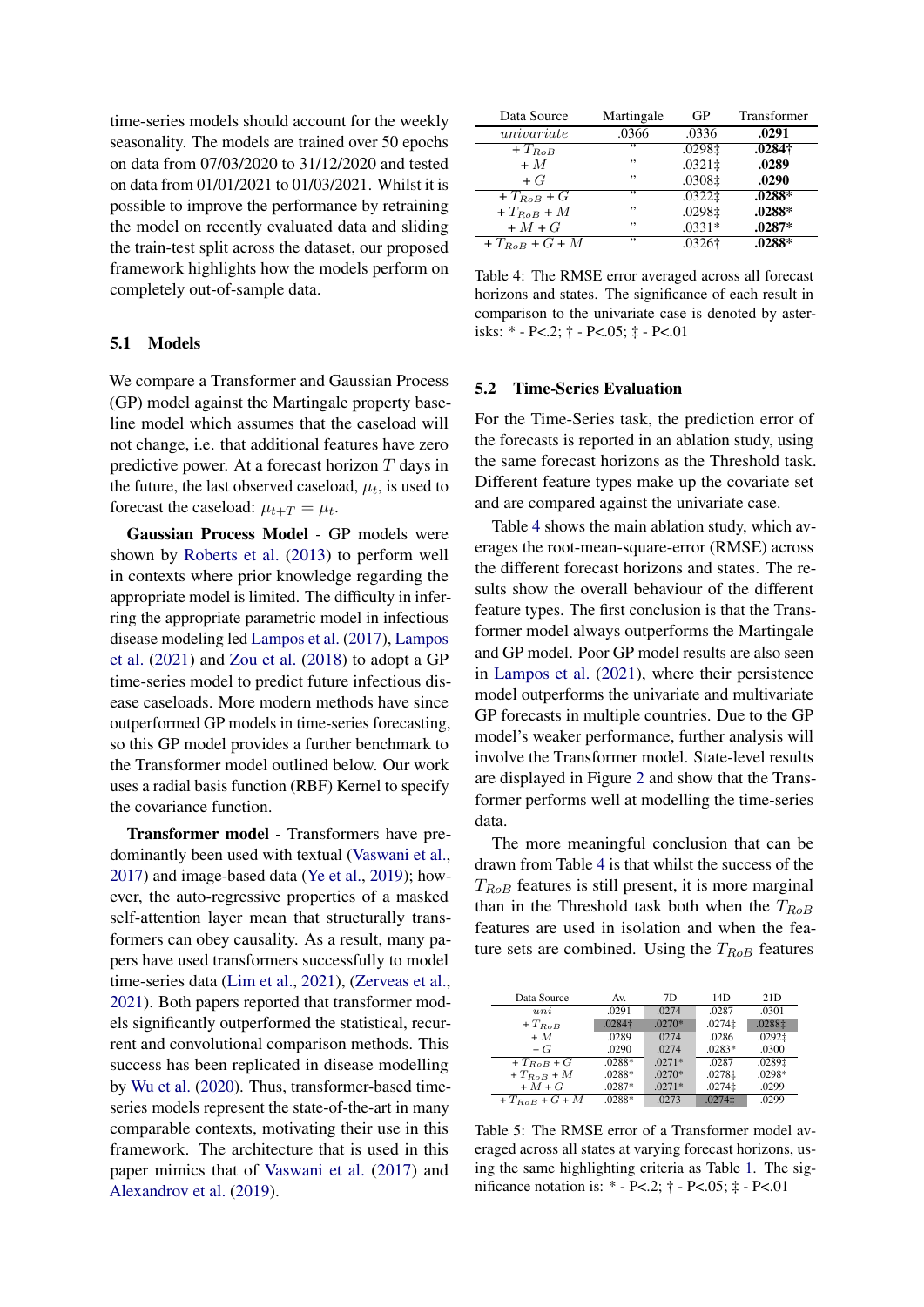<span id="page-6-1"></span>

| Size rank | Topic                | ID  | Frequency | Top 5 words                                        |
|-----------|----------------------|-----|-----------|----------------------------------------------------|
|           | Masks                | 95  | 10699     | mask, wear, masks, wearing, gloves                 |
|           | Unemployment         | 138 | 7591      | unemployment, claim, pay, money, rent              |
| 3         | Appreciation         | 181 | 3508      | thank, thanks, appreciate, good, sharing           |
| 4         | <b>Schools</b>       | 120 | 2808      | school, kids, schools, teachers, students          |
| 5         | Temporal statistics  | 152 | 1290      | weeks, phase, ago, months, week                    |
| 6         | Lockdown frustration | 75  | 1217      | closed, shut, f <sup>**</sup> k, close, die        |
|           | Agreement            | 197 | 892       | yes, agree, yeah, exactly, sure                    |
| 8         | <b>Festivities</b>   | 96  | 879       | thanksgiving, christmas, family, people, party     |
| 9         | Vaccines             | 196 | 877       | vaccine, vaccines, vaccinated, vaccination, people |
| 14        | <b>Illness</b>       | 178 | 569       | cough, fever, symptoms, asthma, throat             |
| 17        | Gyms                 | 50  | 487       | gym, gyms, fitness, open, exercise                 |
| 19        | Trump                | 218 | 378       | trump, people, stupid, inslee, president           |

Table 6: The notable clusters from the r/CoronavirusWA subreddit using a SRoBERTa-NLI-STSb-base language model. The Frequency column represents the number of comments that are included in the cluster.

in the covariate set does deliver a statistically significant result, however, the decrease in error rate is small. Whilst all feature sets deliver a performance increase, none of the other feature sets can be considered to deliver a statistically significant result. Combining further data types doesn't deliver the expected performance increase, with the performance plateauing, and in some cases decreasing as the number of feature types increases. One possibility is that the information that the  $T_{RoB}$  features provide is counteracted by the performance costs of having a large number of variables. Table [5](#page-5-1) reinforces what is seen in Table [4,](#page-5-0) showing that across all forecast horizons there is a slight improvement in performance and that using the  $T_{RoB}$  features alongside the time-series data generally results in the lowest error across all tested feature sets.

The significance of the results in Table [4](#page-5-0) is calculated by taking 10,000 samples at every forecast horizon for each state. The error of each forecast is calculated, resulting in an error distribution for all feature sets. To discern whether the addition of a feature type results in a statistically significant performance shift a Z-test is used. The univariate forecast is assumed to be the population distribution and each feature set's forecast errors are treated as the sample distribution. The Z-score is calculated using parameters from both distributions:

$$
Z = \frac{\overline{X}_{pop} - \overline{X}_{sample}}{\sqrt{\sigma_{X_{pop}}^2 + \sigma_{X_{sample}}^2}}
$$
 (4)

<span id="page-6-0"></span>

Figure 2: State forecasts at  $\tau = 7$ . The univariate forecast is compared against three multivariate forecasts where the  $M$ ,  $G$  &  $T_{RoB}$  features make up the covariate set.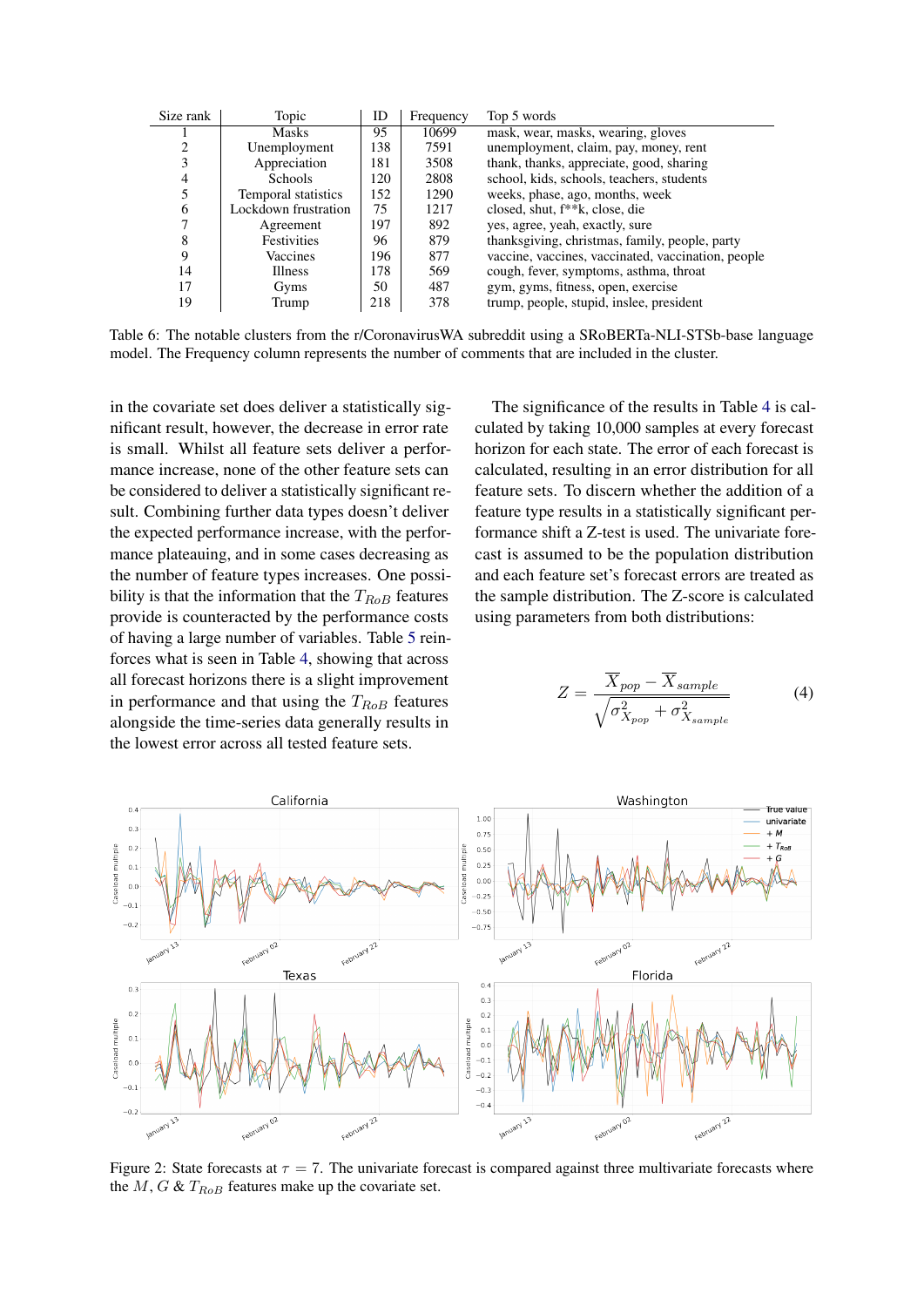<span id="page-7-0"></span>

| <b>State</b> | Topic             | ID  | Importance | Top 5 words                                       |
|--------------|-------------------|-----|------------|---------------------------------------------------|
|              | Working           | 107 | .21        | work, office, home, headquarters, let             |
|              | Illness           | 178 | .14        | cough, fever, symptoms, asthma, throat            |
| Washington   | <b>Ouarantine</b> | 136 | .08        | quarantine, facility, people, outside, think      |
|              | Schools           | 120 | .08        | school, kids, schools, teachers, students         |
|              | <b>Statistics</b> | 150 | .07        | trendline, graph, using, ggplot2, plotted         |
|              | Illness           | 163 | .12        | cough, throat, fever, chest, symptoms             |
|              | School closure    | 122 | .09        | schools, close, school, closing, closed           |
| California   | Guns              | 60  | .09        | gun, guns, shoot, firearms, buy                   |
|              | Safety            | 103 | .08        | safe, stay, luck, protect, safer                  |
|              | Flu               | 166 | .06        | flu, pneumonia, influenza, season, spanish        |
|              | Data              | 130 | .20        | source, data, information, info, sources          |
|              | Voter Fraud       | 72  | .10        | vote, mail, voter, voting, fraud                  |
| Texas        | Houston           | 78  | .07        | houston, harris, county, area, houstonian         |
|              | Doctors           | 138 | .06        | doctor, doctors, medical, physician, telemedicine |
|              | Illness           | 155 | .04        | fever, cough, allergies, asthma, symptoms         |
|              | Spring Break      | 22  | .22        | spring, break, bike, week, breakers               |
|              | Social Media News | 111 | .19        | reddit, facebook, news, echo, chamber             |
| Florida      | <b>Statistics</b> | 106 | .05        | numbers, data, believe, trust, graph              |
|              | Illness           | 94  | .04        | drug, people, fever, virus, sick                  |
|              | Desantis          | 67  | .04        | desantis, care, deathsantis, dbpr, ron            |

Table 11: Important features from each of the key states at  $\delta_r = 0.6 \& \tau = 7$  days.

### 6 Discussion

Examining the contents of our Reddit features can help us understand the information they provide to the prediction task. We took the top 5 nonstopwords from the cluster to characterise each cluster and manually named them for better comprehension. Table [6](#page-6-1) shows the largest clusters from the SRoBERTa-NLI-STSb-base representation of the r/CoronavirusWA subreddit. These topics identify precise semantic concepts that intuitively provide relevant information for a caseload prediction.

As mentioned, the advantage of the Threshold task is that it provides greater interpretability than the more black-box time-series models. Therefore, the Threshold task is used to understand which features are important to the prediction. Table [11](#page-7-0) shows the weightings of the most important features at  $\delta_r = 0.6 \& \tau = 7$  days. The cultural differences between the states can be seen via these features, most obviously the *Houston* feature in Texas and the *Desantis* feature in Florida. The *Spring Break* cluster is only seen in Florida, a state that is famed for this holiday tradition and was a large contributor to an increase in non-COVID-19 compliant events that resulted in an increase in cases at the beginning of the pandemic. Equally, the *Guns* and *Safety* features in California likely identify the strong negative reaction from the libertarian community within California to what were the most stringent lockdown restrictions from any of the analysed states. The libertarian trait within California is best characterised by the Prop 22 ballot initiative<sup>[3](#page-7-1)</sup> which identifies a political attitude not aligned with strict lockdown measures. Alongside these differences, the *Illness* feature is highly weighted in all states. The use of this feature in all short-term predictions might explain the success of prior work that used static tracking words such as "Influenza", "fever", "headache", etc. [\(Samaras](#page-10-2) [et al.,](#page-10-2) [2020\)](#page-10-2), [\(Iso et al.,](#page-9-6) [2016\)](#page-9-6); discussion about symptoms is indicative of a rise in cases in all states. It is clear, however, that exclusive use of symptomatic features is not optimal, since other topics besides symptomatic conversation are useful for the prediction.

# 7 Conclusion

Reddit data performs well at discerning different trend signals for COVID-19 caseload increases in the Threshold task. Reddit features alone achieved high accuracy at most threshold increases but were especially strong when identifying whether the caseload was likely to double in the next 14 days, achieving an accuracy of .970. That value is seen in the Time-Series task but the performance benefit is not as stark, especially when the number of features increases. The characteristics of Reddit data make it appealing: it is readily available and updated in real-time, offering the means for monitoring infectious diseases in regions where reported data is unreliable; however global Reddit usage is not constant, and not every area has a subreddit, making our exact methodology hard

<span id="page-7-1"></span> $3$ URL: https://vig.cdn.sos.ca.gov/2020/general/pdf/toplprop22.pdf (accessed: 29/12/2021)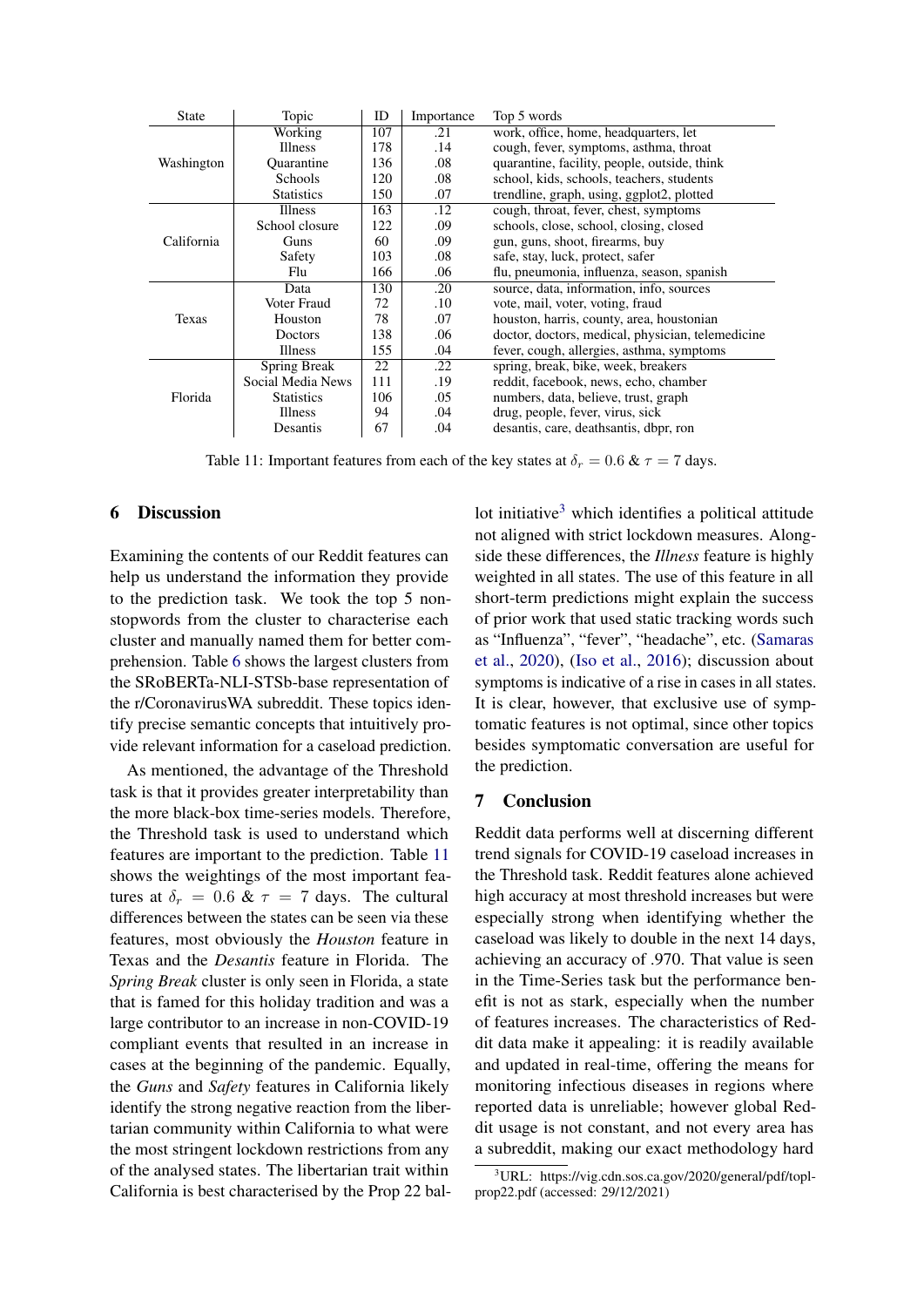to scale. As Reddit usage increases and disperses around the world or data from another social media site is adapted to fit within our pipeline, the methods used in this paper will become more scalable. Another notable conclusion is that the predictive information within Reddit data is better extracted by including transformer-based language models in the forecasting pipeline. Language model complexity appears to be linked with performance improvements in the Threshold task. Strong language models allow us to isolate highly specific features predictive of future caseload increases in an unsupervised setting.

# 8 Future work

More work can be done on feature selection for the Time-Series task. The value of combining all data types is evident in the Threshold task but that value is not seen in the Time-Series task. Developing models that are able to model a larger number of features more effectively could likely yield some performance gains. On top of this, our methodology relies on using textual data that refers to a specific geographic location. Reddit's structure makes this simple; however, more data is needed to replicate our findings in regions where Reddit take-up is low. Geotagged posts and the geolocation of a user's home region are possible avenues for enlarging the social-media dataset. Finally, the unsupervised methodology outlined in this paper can be adapted to other fields in which a social media derived feature set is used, such as quantitative finance, election and logistics forecasting.

#### Acknowledgements

The first author was funded by the Economic and Social Research Council of the UK via the Grand Union DTP. This work was also supported in part by a grant from the Engineering and Physical Sciences Research Council (EP/T023333/1). We are also grateful to the Oxford-Man Institute of Quantitative Finance and the Oxford e-Research Centre for their support.

### References

<span id="page-8-3"></span>Roee Aharoni and Yoav Goldberg. 2020. [Unsupervised](https://doi.org/10.18653/v1/2020.acl-main.692) [domain clusters in pretrained language models.](https://doi.org/10.18653/v1/2020.acl-main.692) In *Proceedings of the 58th Annual Meeting of the Association for Computational Linguistics*, pages 7747– 7763, Online. Association for Computational Linguistics.

- <span id="page-8-9"></span>Alexander Alexandrov, Konstantinos Benidis, Michael Bohlke-Schneider, Valentin Flunkert, Jan Gasthaus, Tim Januschowski, Danielle C. Maddix, Syama Rangapuram, David Salinas, Jasper Schulz, Lorenzo Stella, Ali Caner Türkmen, and Yuyang Wang. 2019. [Gluonts: Probabilistic time series models in python.](http://arxiv.org/abs/1906.05264) *arXiv preprint arXiv:1906.05264*.
- <span id="page-8-0"></span>Meshrif Alruily, Mohamed Ezz, Ayman Mohamed Mostafa, Nacim Yanes, Mostafa Abbas, and Yasser El-Manzalawy. 2022. [Prediction of covid-19 trans](https://doi.org/10.32604/cmc.2022.020714)[mission in the united states using google search](https://doi.org/10.32604/cmc.2022.020714) [trends.](https://doi.org/10.32604/cmc.2022.020714) *Computers, Materials and Continua*, 71(1):1751–1768. Funding Information: Funding Statement: This work is supported in part by the Deanship of Scientific Research at Jouf University under Grant No. (CV-28–41). Publisher Copyright: © 2022 Tech Science Press. All rights reserved.
- <span id="page-8-4"></span>Jason Baumgartner, Savvas Zannettou, Brian Keegan, Megan Squire, and Jeremy Blackburn. 2020. [The](https://ojs.aaai.org/index.php/ICWSM/article/view/7347) [pushshift reddit dataset.](https://ojs.aaai.org/index.php/ICWSM/article/view/7347) *Proceedings of the International AAAI Conference on Web and Social Media*, 14(1):830–839.
- <span id="page-8-1"></span>Adam Bermingham and Alan Smeaton. 2011. [On us](https://aclanthology.org/W11-3702)[ing Twitter to monitor political sentiment and pre](https://aclanthology.org/W11-3702)[dict election results.](https://aclanthology.org/W11-3702) In *Proceedings of the Workshop on Sentiment Analysis where AI meets Psychology (SAAIP 2011)*, pages 2–10, Chiang Mai, Thailand. Asian Federation of Natural Language Processing.
- <span id="page-8-5"></span>Samuel R. Bowman, Gabor Angeli, Christopher Potts, and Christopher D. Manning. 2015. [A large anno](https://doi.org/10.18653/v1/D15-1075)[tated corpus for learning natural language inference.](https://doi.org/10.18653/v1/D15-1075) In *Proceedings of the 2015 Conference on Empirical Methods in Natural Language Processing*, pages 632–642, Lisbon, Portugal. Association for Computational Linguistics.
- <span id="page-8-8"></span>Leo Breiman. 2001. [Random forests.](https://doi.org/10.1023/A:1010933404324) *Machine Learning*, 45(1):5–32.
- <span id="page-8-7"></span>Ricardo J. G. B. Campello, Davoud Moulavi, and Joerg Sander. 2013. [Density-based clustering based on hi](http://pdf.xuebalib.com:1262/2ac1mJln8ATx.pdf)[erarchical density estimates.](http://pdf.xuebalib.com:1262/2ac1mJln8ATx.pdf) In *Advances in Knowledge Discovery and Data Mining*, pages 160–172, Berlin, Heidelberg. Springer Berlin Heidelberg.
- <span id="page-8-6"></span>Daniel Cer, Mona Diab, Eneko Agirre, Inigo Lopez-Gazpio, and Lucia Specia. 2017. [Semeval-2017](https://doi.org/10.18653/v1/s17-2001) [task 1: Semantic textual similarity multilingual and](https://doi.org/10.18653/v1/s17-2001) [crosslingual focused evaluation.](https://doi.org/10.18653/v1/s17-2001) *Proceedings of the 11th International Workshop on Semantic Evaluation (SemEval-2017)*.
- <span id="page-8-2"></span>Jacob Devlin, Ming-Wei Chang, Kenton Lee, and Kristina Toutanova. 2019. [BERT: Pre-training of](https://doi.org/10.18653/v1/N19-1423) [deep bidirectional transformers for language under](https://doi.org/10.18653/v1/N19-1423)[standing.](https://doi.org/10.18653/v1/N19-1423) In *Proceedings of the 2019 Conference of the North American Chapter of the Association for Computational Linguistics: Human Language Technologies, Volume 1 (Long and Short Papers)*, pages 4171–4186, Minneapolis, Minnesota. Association for Computational Linguistics.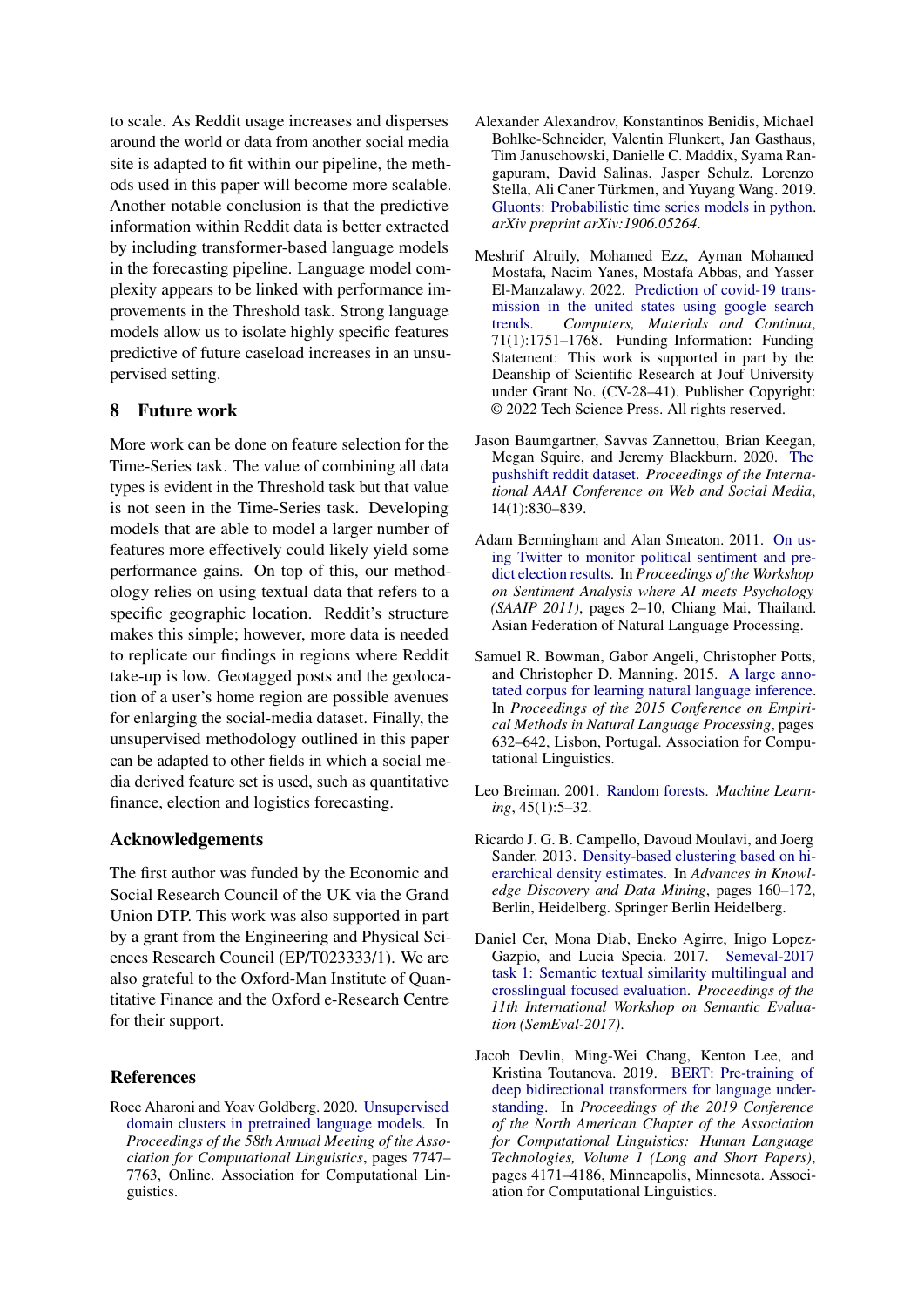- <span id="page-9-7"></span>Felix Drinkall and Janet B Pierrehumbert. 2021. [Pre](http://www.phon.ox.ac.uk/jpierrehumbert/publications/Drinkall-Pierrehumbert2021.pdf)[dicting covid-19 cases using reddit posts and other](http://www.phon.ox.ac.uk/jpierrehumbert/publications/Drinkall-Pierrehumbert2021.pdf) [online resources.](http://www.phon.ox.ac.uk/jpierrehumbert/publications/Drinkall-Pierrehumbert2021.pdf) In *2021 Swiss Text Analytics Conference, SwissText 2021*.
- <span id="page-9-9"></span>Thomas Hale, Sam Webster, Anna Petheric, Toby Phillips, and Beatriz Kira. 2020. [Oxford covid-19](https://covidtracker.bsg.ox.ac.uk/) [government response tracker.](https://covidtracker.bsg.ox.ac.uk/) *Blavatnik School of Government.*
- <span id="page-9-5"></span>Mark Huberty. 2015. [Can we vote with our tweet? on](https://doi.org/https://doi.org/10.1016/j.ijforecast.2014.08.005) [the perennial difficulty of election forecasting with](https://doi.org/https://doi.org/10.1016/j.ijforecast.2014.08.005) [social media.](https://doi.org/https://doi.org/10.1016/j.ijforecast.2014.08.005) *International Journal of Forecasting*, 31(3):992–1007.
- <span id="page-9-10"></span>Cornelia Ilin, Sébastien Annan-Phan, Xiao Hui Tai, Shikhar Mehra, Solomon Hsiang, and Joshua E Blumenstock. 2021. Public mobility data enables covid-19 forecasting and management at local and global scales. *Scientific reports*, 11(1):1–11.
- <span id="page-9-6"></span>Hayate Iso, Shoko Wakamiya, and Eiji Aramaki. 2016. [Forecasting word model: Twitter-based influenza](https://www.aclweb.org/anthology/C16-1008) [surveillance and prediction.](https://www.aclweb.org/anthology/C16-1008) In *Proceedings of COL-ING 2016, the 26th International Conference on Computational Linguistics: Technical Papers*, pages 76–86, Osaka, Japan. The COLING 2016 Organizing Committee.
- <span id="page-9-1"></span>Vasileios Lampos, Maimuna S. Majumder, Elad Yom-Tov, Michael Edelstein, Simon Moura, Yohhei Hamada, Molebogeng X. Rangaka, Rachel A. McKendry, and Ingemar J. Cox. 2021. [Tracking covid-19](https://doi.org/10.1038/s41746-021-00384-w) [using online search.](https://doi.org/10.1038/s41746-021-00384-w) *npj Digital Medicine*, 4.
- <span id="page-9-0"></span>Vasileios Lampos, Bin Zou, and Ingemar Johansson Cox. 2017. [Enhancing feature selection using word](https://doi.org/10.1145/3038912.3052622) [embeddings: The case of flu surveillance.](https://doi.org/10.1145/3038912.3052622) In *Proceedings of the 26th International Conference on World Wide Web*, WWW '17, page 695–704, Republic and Canton of Geneva, CHE. International World Wide Web Conferences Steering Committee.
- <span id="page-9-15"></span>Rabindra Lamsal. 2020. [Coronavirus \(covid-19\)](https://doi.org/10.21227/781w-ef42) [tweets dataset.](https://doi.org/10.21227/781w-ef42) *IEEE Dataport*.
- <span id="page-9-17"></span>Bryan Lim, Sercan Ö. Arık, Nicolas Loeff, and Tomas Pfister. 2021. [Temporal fusion transformers for](https://doi.org/https://doi.org/10.1016/j.ijforecast.2021.03.012) [interpretable multi-horizon time series forecasting.](https://doi.org/https://doi.org/10.1016/j.ijforecast.2021.03.012) *International Journal of Forecasting*, 37(4):1748– 1764.
- <span id="page-9-8"></span>Yinhan Liu, Myle Ott, Naman Goyal, Jingfei Du, Mandar Joshi, Danqi Chen, Omer Levy, Mike Lewis, Luke Zettlemoyer, and Veselin Stoyanov. 2019. [Roberta: A robustly optimized bert pretraining ap](http://arxiv.org/abs/1907.11692)[proach.](http://arxiv.org/abs/1907.11692)
- <span id="page-9-13"></span>Ryan McConville, Raúl Santos-Rodríguez, Robert J Piechocki, and Ian Craddock. 2021. [N2d: \(not too\)](https://doi.org/10.1109/ICPR48806.2021.9413131) [deep clustering via clustering the local manifold of](https://doi.org/10.1109/ICPR48806.2021.9413131) [an autoencoded embedding.](https://doi.org/10.1109/ICPR48806.2021.9413131) In *2020 25th International Conference on Pattern Recognition (ICPR)*, pages 5145–5152.
- <span id="page-9-2"></span>Daniel J. McDonald, Jacob Bien, Alden Green, Addison J. Hu, Nat DeFries, Sangwon Hyun, Natalia L. Oliveira, James Sharpnack, Jingjing Tang, Robert Tibshirani, Valérie Ventura, Larry Wasserman, and Ryan J. Tibshirani. 2021. [Can auxiliary indicators](https://doi.org/10.1073/pnas.2111453118) [improve covid-19 forecasting and hotspot predic](https://doi.org/10.1073/pnas.2111453118)[tion?](https://doi.org/10.1073/pnas.2111453118) *Proceedings of the National Academy of Sciences*, 118(51).
- <span id="page-9-12"></span>Leland McInnes, John Healy, Nathaniel Saul, and Lukas Großberger. 2018. [Umap: Uniform mani](https://doi.org/10.21105/joss.00861)[fold approximation and projection.](https://doi.org/10.21105/joss.00861) *Journal of Open Source Software*, 3(29):861.
- <span id="page-9-4"></span>Ming Ni, Qing He, and Jing Gao. 2017. [Forecasting](https://doi.org/10.1109/TITS.2016.2611644) [the subway passenger flow under event occurrences](https://doi.org/10.1109/TITS.2016.2611644) [with social media.](https://doi.org/10.1109/TITS.2016.2611644) *IEEE Transactions on Intelligent Transportation Systems*, 18(6):1623–1632.
- <span id="page-9-14"></span>Emily Reif, Ann Yuan, Martin Wattenberg, Fernanda B Viegas, Andy Coenen, Adam Pearce, and Been Kim. 2019. [Visualizing and measuring the geometry of](https://proceedings.neurips.cc/paper/2019/file/159c1ffe5b61b41b3c4d8f4c2150f6c4-Paper.pdf) [bert.](https://proceedings.neurips.cc/paper/2019/file/159c1ffe5b61b41b3c4d8f4c2150f6c4-Paper.pdf) In *Advances in Neural Information Processing Systems*, volume 32. Curran Associates, Inc.
- <span id="page-9-11"></span>Nils Reimers and Iryna Gurevych. 2019. [Sentence-](https://doi.org/10.18653/v1/D19-1410)[BERT: Sentence embeddings using Siamese BERT](https://doi.org/10.18653/v1/D19-1410)[networks.](https://doi.org/10.18653/v1/D19-1410) In *Proceedings of the 2019 Conference on Empirical Methods in Natural Language Processing and the 9th International Joint Conference on Natural Language Processing (EMNLP-IJCNLP)*, pages 3982–3992, Hong Kong, China. Association for Computational Linguistics.
- <span id="page-9-3"></span>Alex Reinhart, Logan Brooks, Maria Jahja, Aaron Rumack, Jingjing Tang, Sumit Agrawal, Wael Al Saeed, Taylor Arnold, Amartya Basu, Jacob Bien, Ángel A. Cabrera, Andrew Chin, Eu Jing Chua, Brian Clark, Sarah Colquhoun, Nat De-Fries, David C. Farrow, Jodi Forlizzi, Jed Grabman, Samuel Gratzl, Alden Green, George Haff, Robin Han, Kate Harwood, Addison J. Hu, Raphael Hyde, Sangwon Hyun, Ananya Joshi, Jimi Kim, Andrew Kuznetsov, Wichada La Motte-Kerr, Yeon Jin Lee, Kenneth Lee, Zachary C. Lipton, Michael X. Liu, Lester Mackey, Kathryn Mazaitis, Daniel J. McDonald, Phillip McGuinness, Balasubramanian Narasimhan, Michael P. O'Brien, Natalia L. Oliveira, Pratik Patil, Adam Perer, Collin A. Politsch, Samyak Rajanala, Dawn Rucker, Chris Scott, Nigam H. Shah, Vishnu Shankar, James Sharpnack, Dmitry Shemetov, Noah Simon, Benjamin Y. Smith, Vishakha Srivastava, Shuyi Tan, Robert Tibshirani, Elena Tuzhilina, Ana Karina Van Nortwick, Valérie Ventura, Larry Wasserman, Benjamin Weaver, Jeremy C. Weiss, Spencer Whitman, Kristin Williams, Roni Rosenfeld, and Ryan J. Tibshirani. 2021. [An open repository of real-time](https://doi.org/10.1073/pnas.2111452118) [covid-19 indicators.](https://doi.org/10.1073/pnas.2111452118) *Proceedings of the National Academy of Sciences*, 118(51).
- <span id="page-9-16"></span>Stephen Roberts, Michael Osborne, Mark Ebden, Steven Reece, Neale Gibson, and Suzanne Aigrain. 2013. [Gaussian processes for time-series modelling.](https://royalsocietypublishing.org/doi/pdf/10.1098/rsta.2011.0550) *Philosophical Transactions of the Royal Society A:*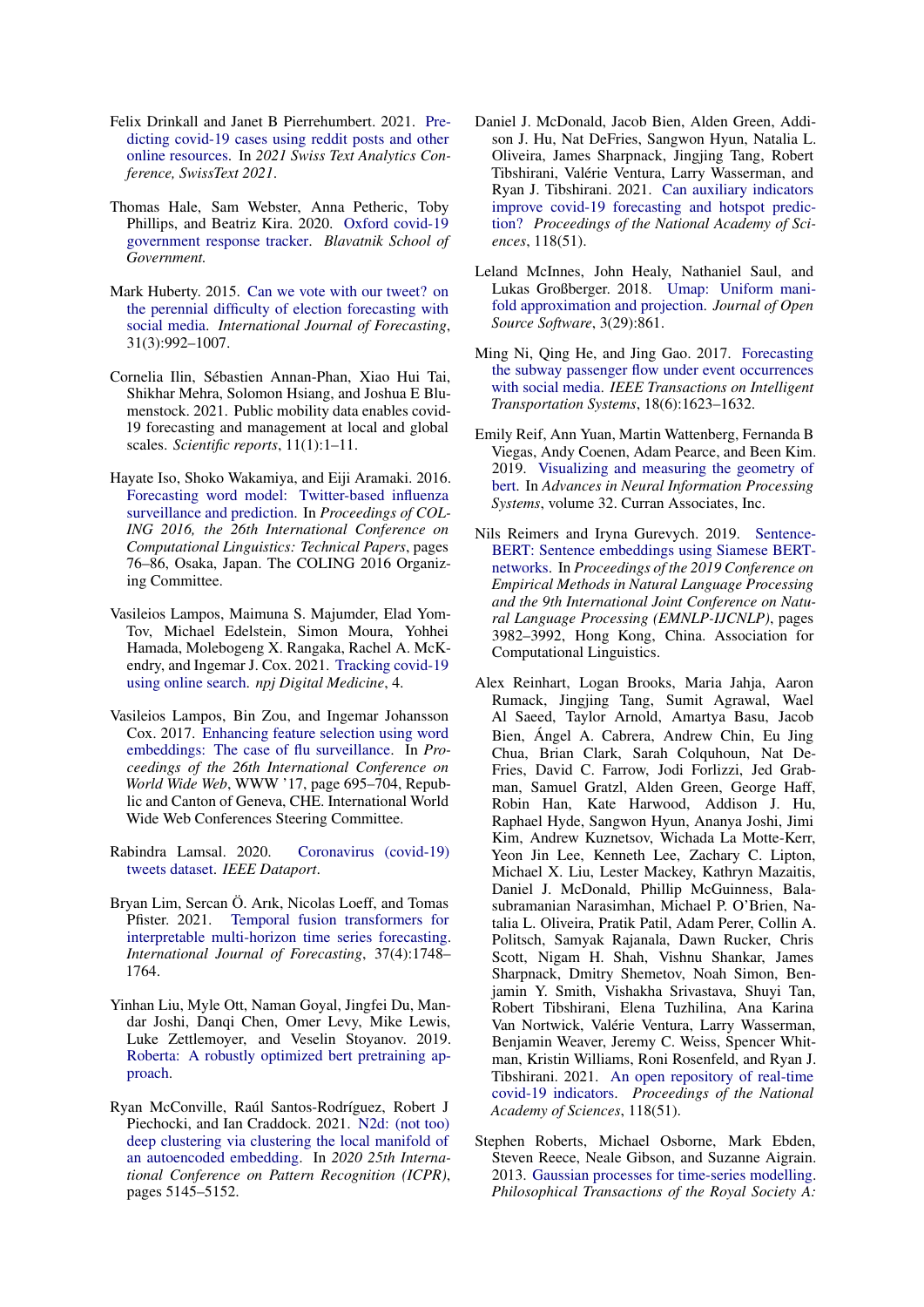*Mathematical, Physical and Engineering Sciences*, 371(1984):20110550.

- <span id="page-10-6"></span>David Rother, Thomas Haider, and Steffen Eger. 2020. [CMCE at SemEval-2020 task 1: Clustering on man](https://doi.org/10.18653/v1/2020.semeval-1.22)[ifolds of contextualized embeddings to detect his](https://doi.org/10.18653/v1/2020.semeval-1.22)[torical meaning shifts.](https://doi.org/10.18653/v1/2020.semeval-1.22) In *Proceedings of the Fourteenth Workshop on Semantic Evaluation*, pages 187–193, Barcelona (online). International Committee for Computational Linguistics.
- <span id="page-10-17"></span>Peter J. Rousseeuw. 1987. [Silhouettes: A graphical aid](https://doi.org/https://doi.org/10.1016/0377-0427(87)90125-7) [to the interpretation and validation of cluster analy](https://doi.org/https://doi.org/10.1016/0377-0427(87)90125-7)[sis.](https://doi.org/https://doi.org/10.1016/0377-0427(87)90125-7) *Journal of Computational and Applied Mathematics*, 20:53–65.
- <span id="page-10-2"></span>Loukas Samaras, Elena García-Barriocanal, and Miguel-Angel Sicilia. 2020. [Comparing social me](https://doi.org/10.1038/s41598-020-61686-9)[dia and google to detect and predict severe epi](https://doi.org/10.1038/s41598-020-61686-9)[demics.](https://doi.org/10.1038/s41598-020-61686-9) *Nature - Sci Rep 10*.
- <span id="page-10-1"></span>Ramit Sawhney, Shivam Agarwal, Arnav Wadhwa, and Rajiv Ratn Shah. 2020. [Deep attentive learning for](https://doi.org/10.18653/v1/2020.emnlp-main.676) [stock movement prediction from social media text](https://doi.org/10.18653/v1/2020.emnlp-main.676) [and company correlations.](https://doi.org/10.18653/v1/2020.emnlp-main.676) In *Proceedings of the 2020 Conference on Empirical Methods in Natural Language Processing (EMNLP)*, pages 8415–8426, Online. Association for Computational Linguistics.
- <span id="page-10-4"></span>Suzanna Sia, Ayush Dalmia, and Sabrina J. Mielke. 2020. [Tired of topic models? clusters of pretrained](https://doi.org/10.18653/v1/2020.emnlp-main.135) [word embeddings make for fast and good topics too!](https://doi.org/10.18653/v1/2020.emnlp-main.135) In *Proceedings of the 2020 Conference on Empirical Methods in Natural Language Processing (EMNLP)*, pages 1728–1736, Online. Association for Computational Linguistics.
- <span id="page-10-11"></span>Zeileis A. et al. Strobl C., Boulesteix AL. 2007. [Bias](https://doi.org/10.1186/1471-2105-8-25) [in random forest variable importance measures: il](https://doi.org/10.1186/1471-2105-8-25)[lustrations, sources and a solution.](https://doi.org/10.1186/1471-2105-8-25) *BMC Bioinformatics*, 8(1):1–21.
- <span id="page-10-8"></span>Youqiang Sun, Jiuyong Li, Jixue Liu, Christopher Chow, Bingyu Sun, and Rujing Wang. 2015. [Us](https://doi.org/https://doi.org/10.1007/s10994-014-5460-1)[ing causal discovery for feature selection in multi](https://doi.org/https://doi.org/10.1007/s10994-014-5460-1)[variate numerical time series.](https://doi.org/https://doi.org/10.1007/s10994-014-5460-1) *Machine Learning*, 101(1):377–395.
- <span id="page-10-5"></span>Laure Thompson and David Mimno. 2020. [Topic mod](http://arxiv.org/abs/2010.12626)[eling with contextualized word representation clus](http://arxiv.org/abs/2010.12626)[ters.](http://arxiv.org/abs/2010.12626) *arXiv preprint arXiv:2010.12626*.
- <span id="page-10-13"></span>Ashish Vaswani, Noam Shazeer, Niki Parmar, Jakob Uszkoreit, Llion Jones, Aidan N Gomez, Ł ukasz Kaiser, and Illia Polosukhin. 2017. [Attention is all](https://proceedings.neurips.cc/paper/2017/file/3f5ee243547dee91fbd053c1c4a845aa-Paper.pdf) [you need.](https://proceedings.neurips.cc/paper/2017/file/3f5ee243547dee91fbd053c1c4a845aa-Paper.pdf) In *Advances in Neural Information Processing Systems*, volume 30. Curran Associates, Inc.
- <span id="page-10-9"></span>Lijing Wang, Xue Ben, Aniruddha Adiga, Adam Sadilek, Ashish Tendulkar, Srinivasan Venkatramanan, Anil Vullikanti, Gaurav Aggarwal, Alok Talekar, Jiangzhuo Chen, Bryan Lewis, Samarth Swarup, Amol Kapoor, Milind Tambe, and Madhav Marathe. 2020. [Using mobility data to understand](https://doi.org/10.1101/2020.12.13.20248129) [and forecast covid19 dynamics.](https://doi.org/10.1101/2020.12.13.20248129) *medRxiv*.
- <span id="page-10-7"></span>Qing-Guo Wang, Xian Li, and Qin Qin. 2013. [Feature](https://escholarship.org/content/qt3cr7g60m/qt3cr7g60m_noSplash_83d8746afd5cd7b292e15cf42530fdc7.pdf?t=n0fxyd) [selection for time series modeling.](https://escholarship.org/content/qt3cr7g60m/qt3cr7g60m_noSplash_83d8746afd5cd7b292e15cf42530fdc7.pdf?t=n0fxyd) *Journal of Intelligent Learning Systems and Applications*, 5(03):152– 164.
- <span id="page-10-10"></span>Adina Williams, Nikita Nangia, and Samuel Bowman. 2018. [A broad-coverage challenge corpus for sen](https://doi.org/10.18653/v1/N18-1101)[tence understanding through inference.](https://doi.org/10.18653/v1/N18-1101) In *Proceedings of the 2018 Conference of the North American Chapter of the Association for Computational Linguistics: Human Language Technologies, Volume 1 (Long Papers)*, pages 1112–1122, New Orleans, Louisiana. Association for Computational Linguistics.
- <span id="page-10-16"></span>Neo Wu, Bradley Green, Xue Ben, and Shawn O'Banion. 2020. [Deep transformer models for time](http://arxiv.org/abs/2001.08317) [series forecasting: The influenza prevalence case.](http://arxiv.org/abs/2001.08317) *arXiv preprint arXiv:2001.08317*.
- <span id="page-10-0"></span>Yumo Xu and Shay B. Cohen. 2018. [Stock move](https://doi.org/10.18653/v1/P18-1183)[ment prediction from tweets and historical prices.](https://doi.org/10.18653/v1/P18-1183) In *Proceedings of the 56th Annual Meeting of the Association for Computational Linguistics (Volume 1: Long Papers)*, pages 1970–1979, Melbourne, Australia. Association for Computational Linguistics.
- <span id="page-10-3"></span>Zhilin Yang, Zihang Dai, Yiming Yang, Jaime Carbonell, Russ R Salakhutdinov, and Quoc V Le. 2019. [Xlnet: Generalized autoregressive pretraining for](https://proceedings.neurips.cc/paper/2019/file/dc6a7e655d7e5840e66733e9ee67cc69-Paper.pdf) [language understanding.](https://proceedings.neurips.cc/paper/2019/file/dc6a7e655d7e5840e66733e9ee67cc69-Paper.pdf) In *Advances in Neural Information Processing Systems*, volume 32. Curran Associates, Inc.
- <span id="page-10-14"></span>L. Ye, M. Rochan, Z. Liu, and Y. Wang. 2019. [Cross](https://doi.org/10.1109/CVPR.2019.01075)[modal self-attention network for referring image seg](https://doi.org/10.1109/CVPR.2019.01075)[mentation.](https://doi.org/10.1109/CVPR.2019.01075) In *2019 IEEE/CVF Conference on Computer Vision and Pattern Recognition (CVPR)*, pages 10494–10503, Los Alamitos, CA, USA. IEEE Computer Society.
- <span id="page-10-15"></span>George Zerveas, Srideepika Jayaraman, Dhaval Patel, Anuradha Bhamidipaty, and Carsten Eickhoff. 2021. [A transformer-based framework for multi](https://doi.org/10.1145/3447548.3467401)[variate time series representation learning.](https://doi.org/10.1145/3447548.3467401) In *Proceedings of the 27th ACM SIGKDD Conference on Knowledge Discovery & Data Mining*, KDD '21, page 2114–2124, New York, NY, USA. Association for Computing Machinery.
- <span id="page-10-12"></span>Bin Zou, Vasileios Lampos, and Ingemar Cox. 2018. [Multi-task learning improves disease models from](https://doi.org/10.1145/3178876.3186050) [web search.](https://doi.org/10.1145/3178876.3186050) In *Proceedings of the 2018 World Wide Web Conference*, WWW '18, page 87–96, Republic and Canton of Geneva, CHE. International World Wide Web Conferences Steering Committee.

# <span id="page-10-18"></span>A Clustering algorithms hyperparameter tuning

An exhaustive search has been conducted to find the optimal  $k$  parameter (number of clusters) for KM and GMM clustering to compare their optimal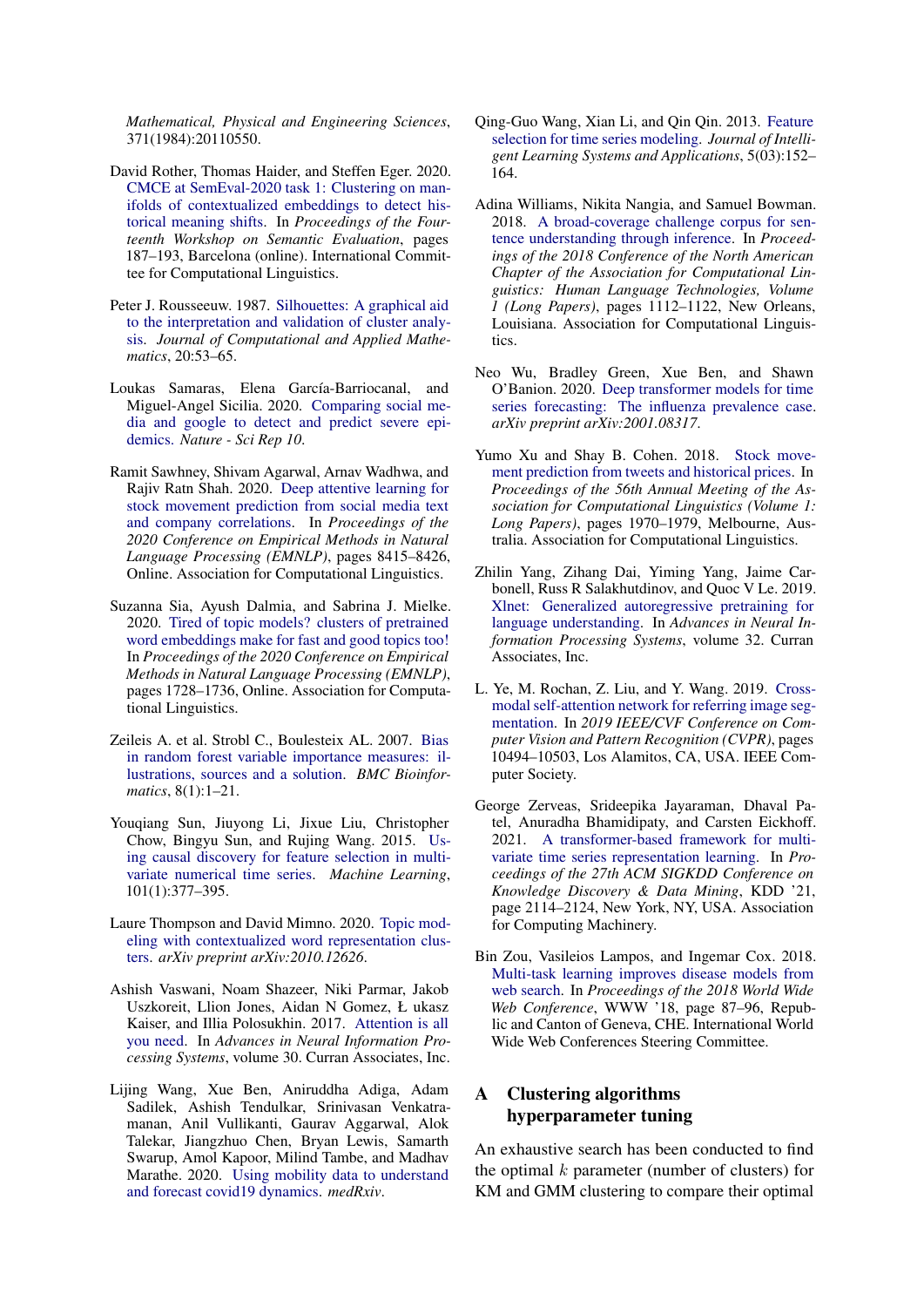<span id="page-11-1"></span>

| Clustering algorithm | k   | Average | 7 days | 14 days | 21 days | 28 days |
|----------------------|-----|---------|--------|---------|---------|---------|
|                      | 25  | .659    | .799   | .645    | .594    | .596    |
|                      | 50  | .691    | .838   | .691    | .614    | .622    |
| <b>GMM</b>           | 75  | .698    | .845   | .689    | .618    | .639    |
|                      | 100 | .702    | .831   | .703    | .612    | .662    |
|                      | 125 | .714    | .827   | .709    | .659    | .664    |
|                      | 150 | .716    | .850   | .718    | .619    | .676    |
|                      | 25  | .706    | .883   | .685    | .620    | .635    |
|                      | 50  | .636    | .681   | .714    | .622    | .528    |
| KM                   | 75  | .677    | .781   | .769    | .607    | .550    |
|                      | 100 | .702    | .787   | .678    | .647    | .695    |
|                      | 125 | .663    | .757   | .754    | .611    | .531    |
|                      | 150 | .658    | .768   | .687    | .621    | .556    |

Table 8: The average performances of an RF classification model using KM and GMM clustering across all thresholds at different values of  $k$  on the r/CoronavirusWA subreddit. The comment-level SDistilBERT-NLI-STSb-base representations' dimensionality was reduced via UMAP. The light grey indicates the highest performing instance of each model setup. The dark grey indicates the highest average performing model configuration.

<span id="page-11-3"></span>

| Language model    | Dim. reduction | Clustering     | Average | 7 days | 14 days | 21 days | 28 days |
|-------------------|----------------|----------------|---------|--------|---------|---------|---------|
|                   |                | <b>HDBCSAN</b> | .722    | .821   | .724    | .678    | .667    |
|                   | <b>PCA</b>     | KМ             | .716    | .807   | .675    | .677    | .704    |
| <b>DistilBERT</b> |                | GMM            | .714    | .808   | .715    | .651    | .680    |
|                   |                | <b>HDBCSAN</b> | .807    | .905   | .827    | .759    | .737    |
|                   | <b>UMAP</b>    | KМ             | .706    | .883   | .685    | .620    | .635    |
|                   |                | GMM            | .716    | .850   | .718    | .619    | .676    |

Table 9: The average performance, on the r/CoronavirusWA subreddit, of an RF model across all thresholds at different prediction horizons for each of the model pipelines using only  $T_{RoB}$  features. The variables and highlights are the same as in Table [8.](#page-11-1)

configurations against HDBSCAN. The standard Silhouette score method was trialled for fine-tuning the k parameter, but the result was  $k = 1$ , perhaps indicating the unsuitability of KM and GMM for this task. Figure [3](#page-11-2) is a plot of the Silhouette score [\(Rousseeuw,](#page-10-17) [1987\)](#page-10-17) of a KM clustering algorithm for different values of  $k$  on the UMAP reduced SDistilBERT-NLI-STSb-base embeddings space. The maximum Silhouette score should be the most

<span id="page-11-2"></span>

Figure 3: Silhouette score vs.  $k$  using a KM clustering algorithm on UMAP-DistilBERT embedding space.

appropriate k value if the data is divided into distinct clusters. The maximum Silhouette score at  $k = 1$  indicates that the data is structured into one central cluster with high and low-density areas.

Since the Silhouette score does not provide an

obvious k parameter, and yet there needs to be some proof that HDBSCAN is a better algorithm than KM and GMM, an exhaustive search for the optimal  $k$  on the development data is conducted to prove that KM and GMM are not suitable for the task.  $k$  is tuned using the performance on the r/CoronavirusWA data from 01/03/2021 to 17/01/2021 with UMAP dimensionality reduction.

Average .730 .846 .724 .667 .683

The same search was conducted to find the optimal  $k$  for the PCA space; for KM, the value was 75, and for GMM, the value was 125 on the Distil-BERT embedding space. These values of  $k$  were used for the testing in Appendix [B.](#page-11-0)

# <span id="page-11-0"></span>B Dimensionality reduction and clustering algorithms

A test was carried out to see which combination of dimensionality reduction and clustering algorithms resulted in the best overall performance. The different algorithms were tested using SDistilBERT-NLI-STSb-base representations of the comments. The two dimensionality reduction techniques used were PCA and UMAP; the three clustering techniques used were GMM, KM and HDBSCAN. The k values derived in Appendix [A](#page-10-18) were used for the GMM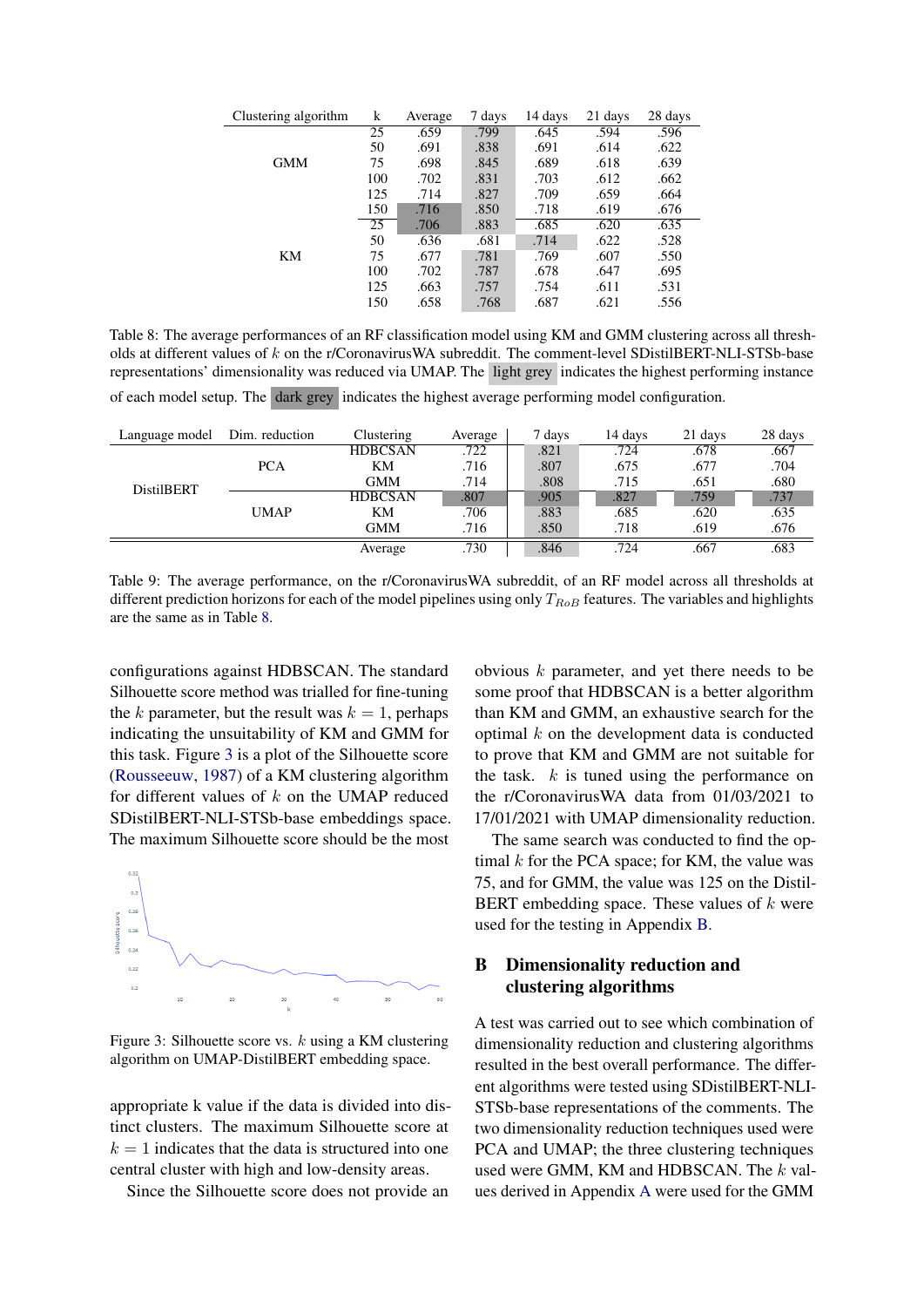and KM clustering, and the evaluation pipeline used is the Threshold task described in Section [4.](#page-3-0)

The results from Table [9](#page-11-3) show that the combination of UMAP and HDBSCAN is the best combination of algorithms; the UMAP-HDBSCAN combination is the best performing pipeline across all prediction horizons.

# <span id="page-12-0"></span>C Aggregated Sequence Classification models

As mentioned in Section [1,](#page-0-0) the most obvious way to incorporate the modern transformer-base language models is to formulate the problem as an Aggregated Sequence Classification (ASC) task. It has been shown that BERT and other similar models are well adapted to performing sequence classification, and this has become a common usage of these language models [\(Devlin et al.,](#page-8-2) [2019\)](#page-8-2). Therefore, it is important to trial a model that incorporates this more standard methodology before trialling other feature identification methods.

For evaluation, we trialled two language models: BERT-base-uncased, and a domain adapted version of BERT-base-uncased trained on the r/Coronavirus subreddit - CoFReBERT (CoVID-19 Forecasting from Reddit BERT). The language models are then fine-tuned on a Sequence Classification task in which the [CLS] token encodes the "up" or "down" class, indicating a possible increase or decrease in the number of cases. The adapted models are referred to as ASC-BERT and ASC-CoFReBERT. The model is trained on balanced classes with a 4:1 train-test split, where each day is assigned to be a test or a train day, and all comments written on a particular day are categorised together. Once the model labels each comment within the test set as either "up" or "down", the majority class on a given test day is assigned as the prediction for that day.

<span id="page-12-1"></span>

| Models        | Av.  | 7D   | 14D  | 21D  | 28D  |
|---------------|------|------|------|------|------|
| ASC-BERT      | .631 | .769 | .655 | .561 | .537 |
| ASC-CoFReBERT | .701 | .846 | .690 | .634 | .634 |
| $T_{RoB}$     | .869 | .923 | .896 | .810 | .855 |
| $T_{BoW}$     | .765 | .780 | .808 | .804 | -791 |

Table 10: The average performance, on the r/CoronavirusWA subreddit, across all thresholds at four different prediction horizons. The variables and highlights are the same as in Table [8.](#page-11-1)

From the results in Table [10,](#page-12-1) it is clear that the models do not perform as well as hoped in comparison to the traditional static word features and the features outlined in this paper. The main reason for

this is likely to be noise from the unsupervised labelling process. Comments that are either unrelated to the prediction or indicate an opposite caseload trend are included in the prediction. Without manual labelling, it is hard to reduce this noise; however, that would result in investigator bias entering the prediction. Furthermore, it is not completely clear whether a comment is indicative of a rise in cases, shown by the variety of topics considered important to the prediction in Table [11.](#page-7-0) Therefore, the structure of the ASC models is not well adapted to the task of predicting COVID-19 cases.

# D Training and software details

Python Packages The sentence-embedding models from [\(Reimers and Gurevych,](#page-9-11) [2019\)](#page-9-11) were used to encode the Reddit post representations using the sentence-transformers Python package. The time-series models were both implemented using the gluonts Python package [\(Alexandrov et al.,](#page-8-9) [2019\)](#page-8-9). The ASC models outlined in Appendix [C](#page-12-0) use the BERT-base-uncased model from the transformers package and the ASC-CoFReBERT model was trained using the run\_mlm.py file in the library.

Training Pararmeters Besides the analysis detailed earlier in the Appendix, we do not perform hyperparameter tuning but use common hyperparameter values for all calculations in this paper. For the Random Forest model in the Threshold task, the number of trees is 100, and the maximum tree depth is 20. The Time-Series models were trained over 50 epochs and used default parameter values. The ASC-CoFReBERT model was trained with standard parameter values, using a batch size of 128 and a dropout probability of 0.1.

Computation All experiments in the main body of the paper were run on a personal computer, the ASC model in Appendix [C](#page-12-0) was run on the. The ASC model was run on a Tesla P100 and took between 3 to 6 hours to run, depending on the size of the subreddit.

Licenses There are licenses associated with the use of some of the data and Python packages used in this paper. The OxCGRT dataset and Pushshift API are open access under the Creative Commons Attribution CC BY and 4.0 International standards. The COVID-19 Track-